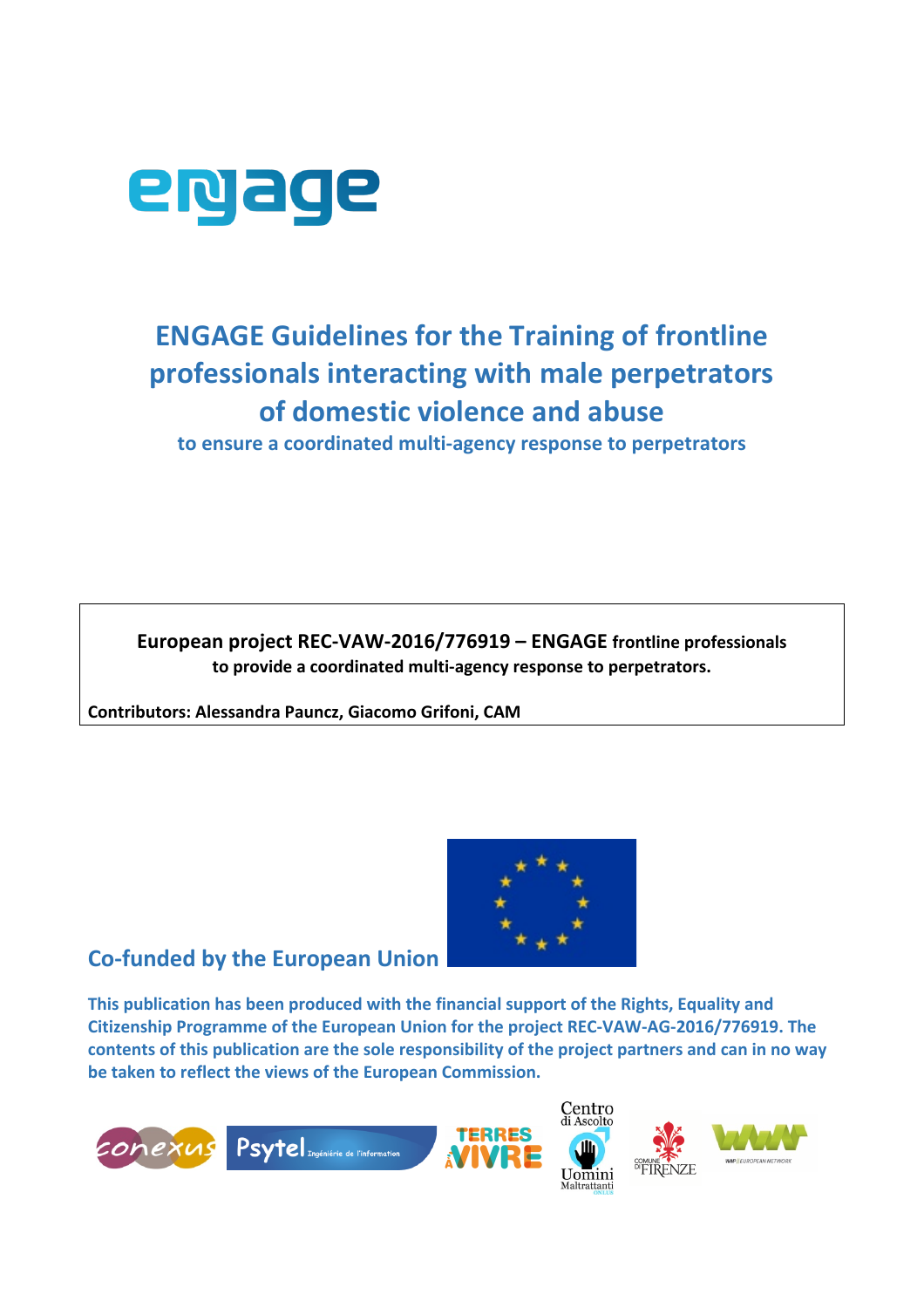

This text introduces the training linked to the Engage Roadmap and the Power Point slides to be used for the training. We suggest that you carefully read through these guidelines and personalize the training material depending on the professional qualification of the frontline professionals you will be training. There are some photographs (slides 5, 6 and 12) that are in the presentation and that may be used freely (copyright was acquired by the project), but you can also personalize the pictures by choosing some that you think your audience will respond well to. You can also consider using cartoons, but please make sure you verify the legal requirements of the images you use and the regulations of your country. You should also look for a testimony, in your language, of a man that has been violent to use for discussing stereotypes (see slide 13). You should be able to find some on YouTube or by surfing the internet (see https://www.youtube.com/watch?v=J-9k\_itEGFo as an example), but you can also use interviews with men from a local perpetrator programme.

We suggest the ENGAGE training package to be delivered only by experienced trainers with sufficient knowledge and professional experience both in the field of domestic violence and abuse (DVA) , generally, and in the work with perpetrators, specifically.

The ENGAGE training was designed for frontline professionals who have already received general training on domestic violence and abuse and on responding to women victims / survivors of such violence and abuse. Please, make sure that participants of the ENGAGE training you deliver do have sufficient knowledge on DVA and the skills to respond to victims / survivors.

We also suggest that training be delivered over the course of two sessions, a first one of 6-8 hours and a second follow-up session after 3 to 6 months. By providing a second follow-up session, you can evaluate if service providers have been able to transfer the knowledge and skills learned in the first session to their daily practice on the job and discuss issues and difficulties they may have had. It is also a possibility to further work on their skills and provide more practical exercises that may have been left out on the first training. Experience has shown that follow-up sessions are very important for the correct implementation of referral pathways.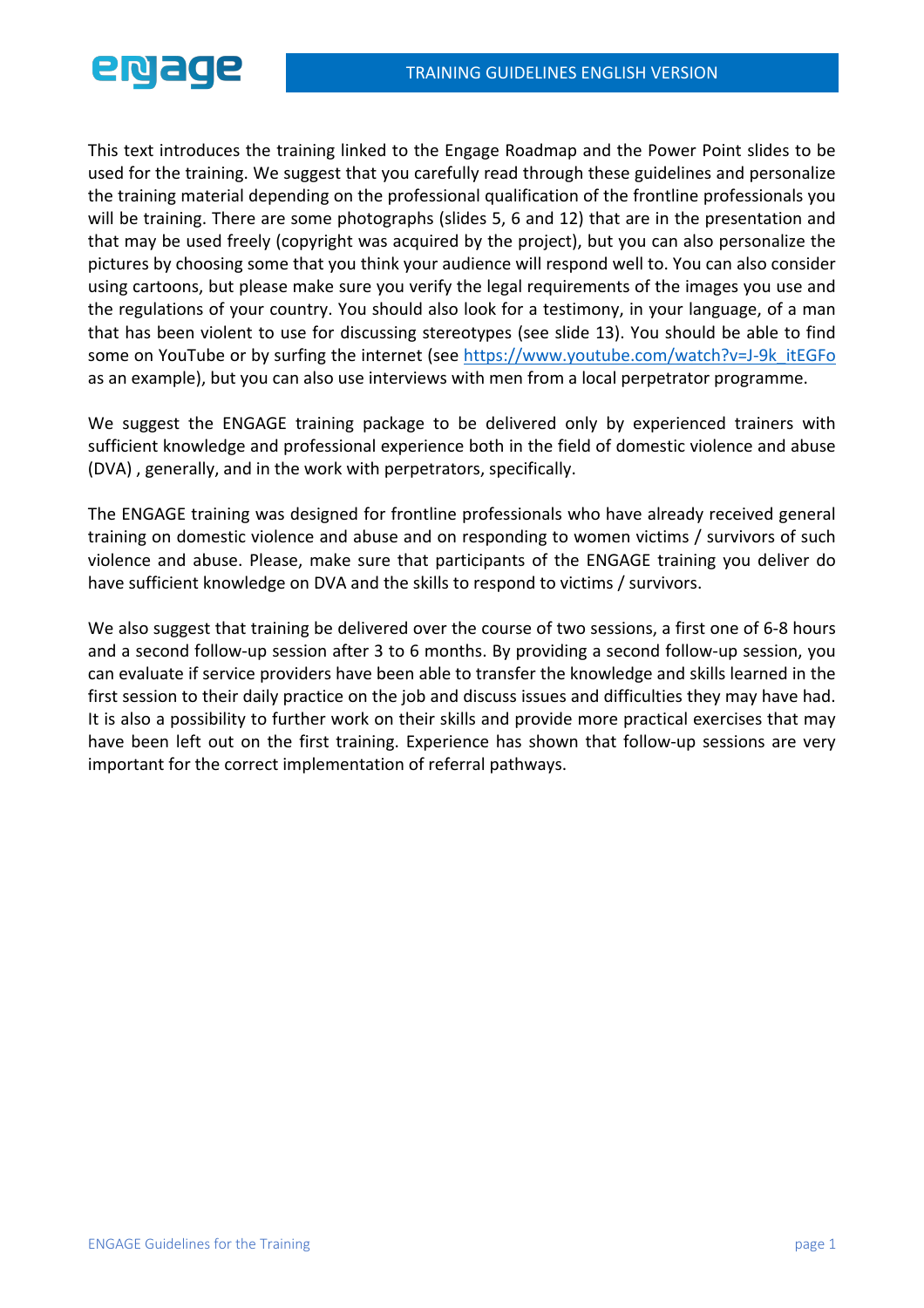

## Introduction

Goals: to explain the general aims of the training, clarify who the roadmap is for and to motivate frontline professionals to take an active role in screening for domestic violence, promoting safety and referring perpetrators to perpetrator programmes.

Methodology: lecture.

Risks: frontline professionals may feel that working with perpetrators is not part of their professional role and they may be afraid of working with the perpetrator.

The training module is thought to be a companion to the Roadmap and enable frontline professionals to use it. All topics are taken from the Roadmap and are further developed and explained with references to the Annexes, that are rich in content. It might be helpful to reference the Roadmap as you work through the training.

The first four slides are an introduction to the Roadmap, explaining how frontline professionals may come into contact with potential perpetrators among their service users. We suggest that you use some examples drawn from professional experience of how men may present when asking for help, directly and indirectly. The goal is that of showing frontline professionals how common the problem of violence is and how an early intervention with potential perpetrators can strengthen a prevention strategy to combat violence against women.

Based on the assumption that engaging men that are violent is a crucial preventive measure, the aim is to motivate frontline professionals acquire the skills needed to talk to such men and refer them to perpetrator programmes.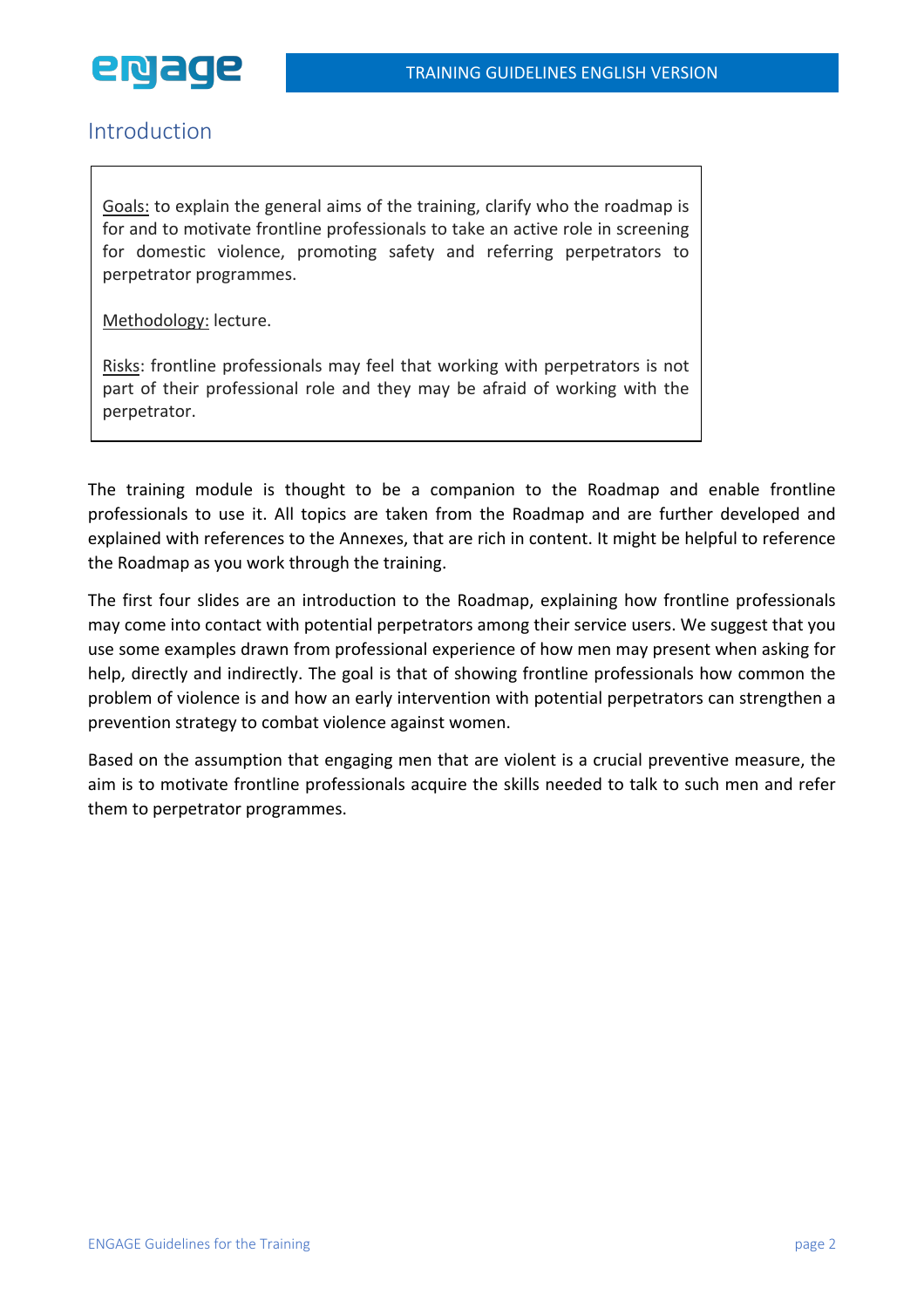

## What is violence?

Goal: to increase the ability to identify violence through a reflection on how violence is perceived. Share a common definition of domestic violence and give national legal references.

Methodology: lecture; pictures and cartoons, plenary discussion.

Risks: limited time to explore how to screen for physical and psychological violence against women, different levels of basic knowledge of domestic violence regarding the front-line professionals that attend the training.

To help engage on a more emotional level there are two pictures (slides 5 and 6) that are provided with the slides. You can choose to personalize this aspect. To spark an initial discussion that should lead to the definition of violence, we suggest using the two photos that show stereotypical images of women victims of domestic violence. The pictures show victims with visible signs of physical violence, i.e. a black eye. The idea is to challenge the stereotype that equals violence to brutal physical violence. This kind of image of violence may hinder the ability of frontline professionals to recognizing violence when it is not so visible in their clients. As explained in the next slide, in fact, domestic violence is more about recognizing patterns of power and control. To be able to extend a frontline professional's ability to recognize and discuss domestic violence with their male service users, it is important to expand their perception of violence so that they will be able to discuss the violence using adequate vocabulary when confronting the men. Perpetrators will often tend to minimize, deny and blame their female partners for their violence. Their narrative about the violence will consequently be built around minimization, often not mentioning at all the various forms of threat and psychological intimidation. It is therefore very important to explore, in discussing the definitions of violence against women, the various forms of psychological abuse so prevalent and often underestimated.

Next step is the Istanbul's Convention definition of violence and abuse (slide 7). To stimulate an interactive discussion, you might try and focalize the attention on specific aspects of the Istanbul Convention, like for example "the threat of violence" that extend the idea of violence against women to any form of intimidation. This links to the previously expressed concept of how to recognize and detect psychological violence in service users.

This is directly followed by the explanation of art. 16 from the Istanbul Convention that focuses on the requirement of member states to support and promote perpetrator programmes that respond to certain standards: priority of victim safety, prevention of relapse and collaboration with specialized women's support services. One interesting point to focus on could be that one of art. 16 specific points is on treatment of sexual offenders. It might be interesting to promote a reflection on the need to introduce a specific focus on sexual violence on women and children.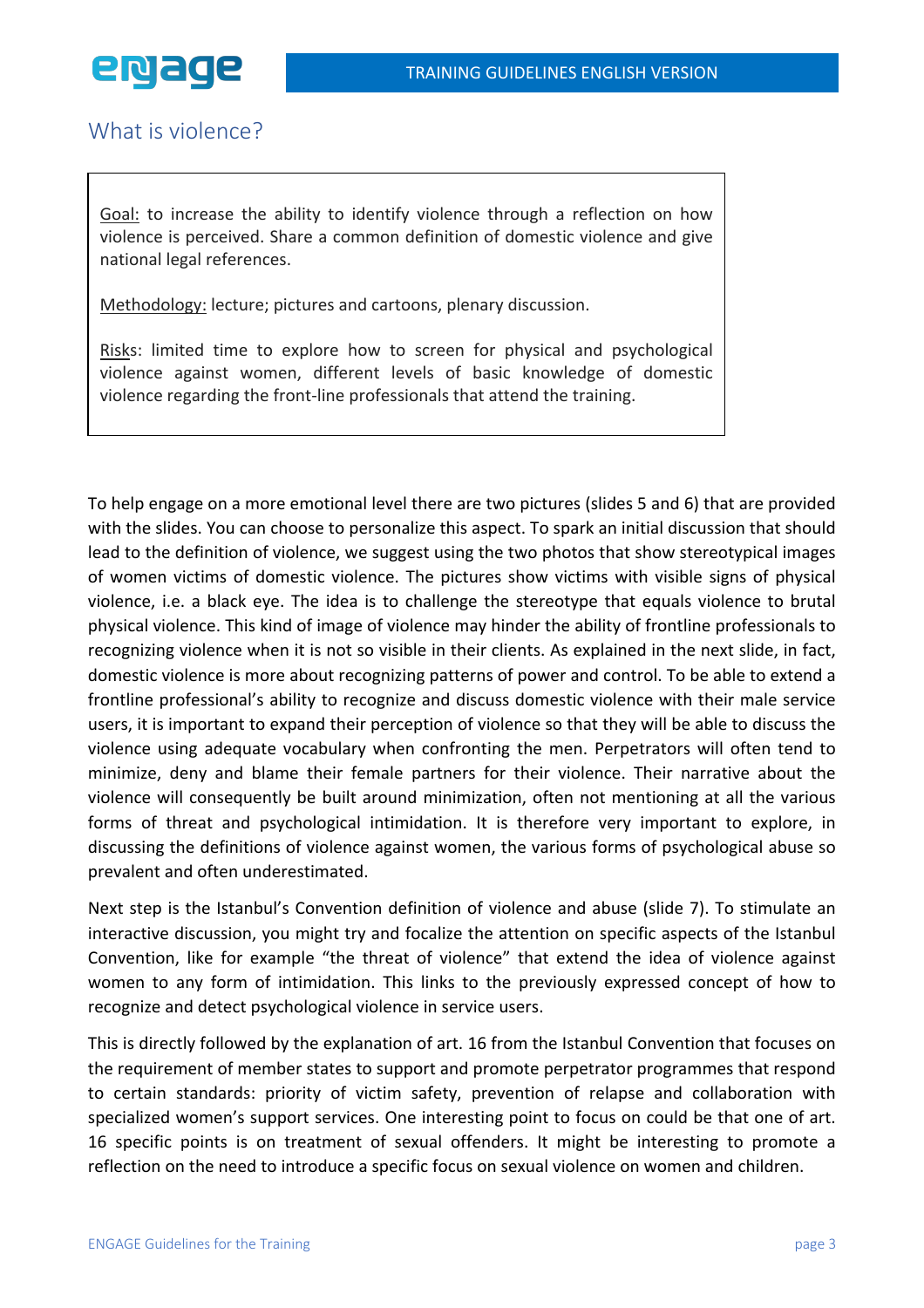

This section should be integrated with the explanation of the principal legal references for each country (slide 8), explaining in particular the relevant criminal and civil legal framework on domestic violence and the required legal obligation of service providers. It is helpful to specifically focus on legal aspects that are linked to the work with perpetrators (compulsory treatment, protection orders, banning orders, probation requirements or general specific provisions in civil, criminal and administrative law).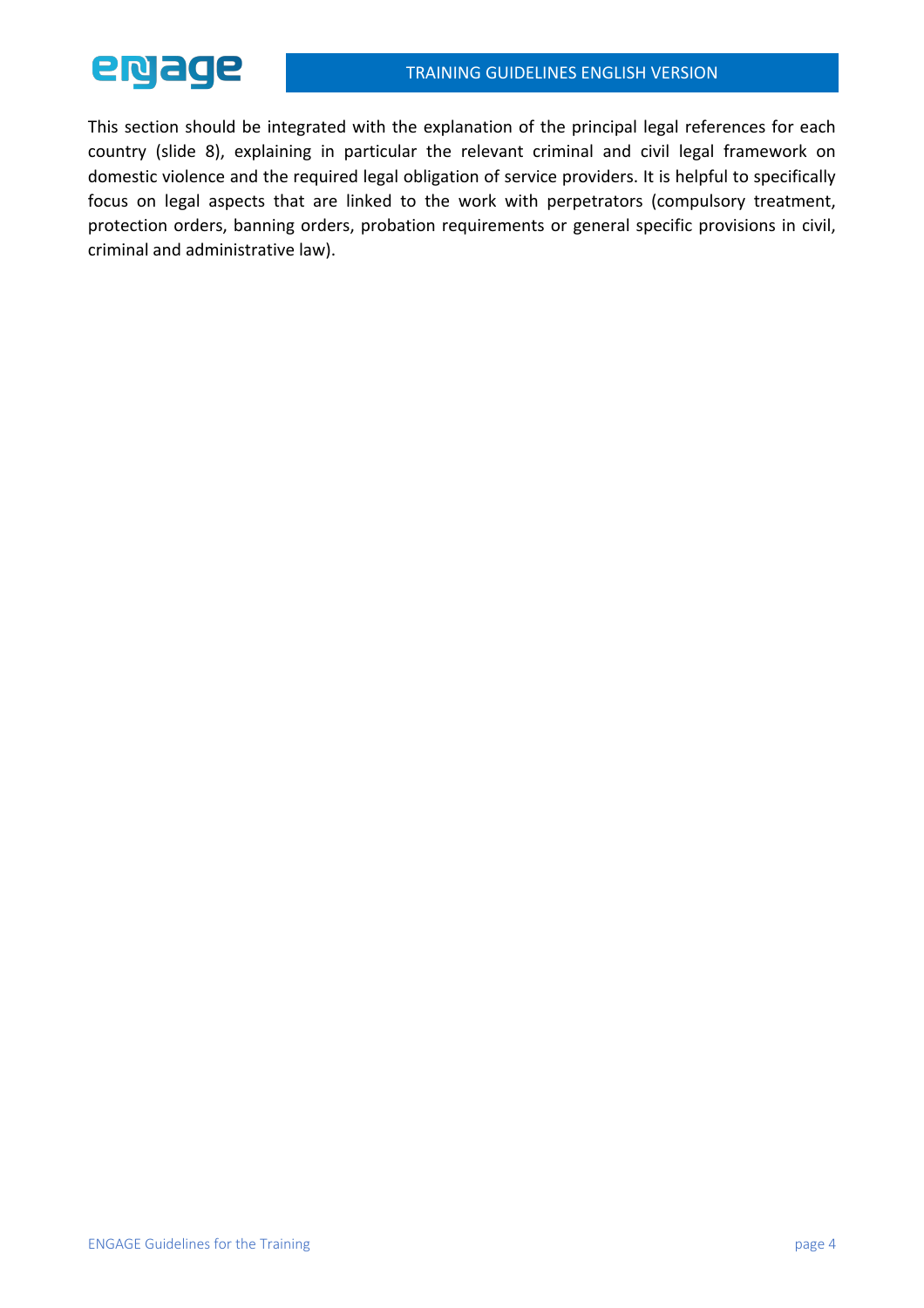

## Ensuring accountability and victim safety

Goal: establishing procedures that prioritize the focus on victim safety.

Methodology: lecture; plenary discussion.

Risks: participants could underestimate the importance of prioritizing victim safety in favor of perpetrator programs. Justification of violence. Avoiding a fragmented intervention that increases risk.

It is important to introduce perpetrator programmes as part of a coordinated community-based response (slide 9). Building services that are able to recognize and respond to violence means linking it to a community based coordinated system that is able to adequately respond to violence, planning effective measures for interrupting it in an efficient and safe manner. Only through a coordinated response can victim safety be assured, because information is shared by more subjects that can better evaluate the risk. If police and family courts are part of the integrated coordinated system, then fast and efficient safety measures to interrupt the violence can be ensured. Just providing perpetrator programs will not only be ineffective or risk having little impact, but it could also be dangerous, if it is not structured within a coordinated response system.

Typical fears professionals have about addressing DVA with their male service users are shown and responded to on slide 10. These were summarized from the focus groups done with almost 100 frontline professionals during the ENGAGE project. It is important to make clear that, although these fears are understandable, the risks involved can be mitigated, while the risk of not addressing the issue with men is for the violence to go on and on.

To address one of these fears, the risk to victims, it is paramount that principles of good practice for the safety of victims be followed (slide 11). The information that the woman gives to any service provider should be kept confidential and should in no circumstance be used with the perpetrator. If the perpetrator is informed about what the victim has disclosed, this could further endanger her, exposing the victim to an escalation of violence. It could also, if the woman has decided to separate, increase the risk level. Guaranteeing confidentiality is therefore central to ensure safety of victims. Often victims place all hope of change in the fact that the perpetrator has decided to enroll in a programme. It is important to keep in mind that the positive outcome of programmes will depend on various variables that are outside the victim's control. If and how the perpetrator will change his violent behavior will depend on his motivation, on his willingness to attend the programme for an adequate time, on his willingness to face up to the violence he has committed and on individual aspects linked to the person's cognitive, emotional and reflective ability. It is therefore important to support the victim in making appropriate safety planning independently from the man's attendance at a programme, curbing her expectations, supporting her in finding change indicators and keeping her centered on her priorities. It is important to avoid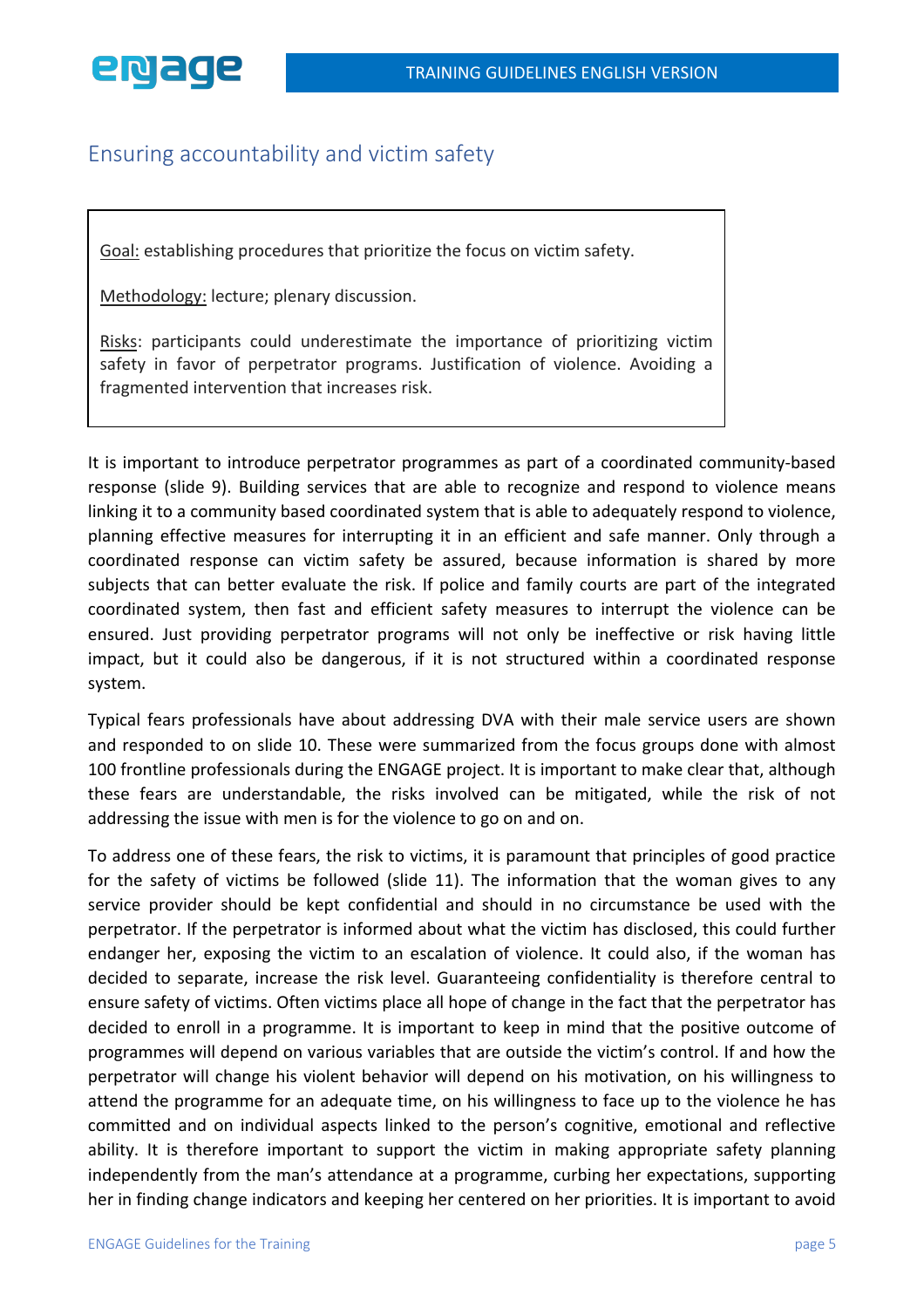

any form of mediation or family therapy as this may heighten the risks for the victim to talk about the violence in front of the perpetrator. Only by providing individual assessments can the violence be evaluated in a safe way. It is important that professionals are aware that the perpetrator may be perceived as a pleasant, charming and sometimes seductive man. His manipulation may make him seem more reasonable and accommodating than his partner. It is important to be aware of these traits so that perpetrators are always held accountable for their violence and do not manipulate their way out of the system. It is also important that professionals be aware of the effects of violence on victims and that there is a close collaboration with women's specialized support services to ensure referrals and helpful pathways to safety and support for victims.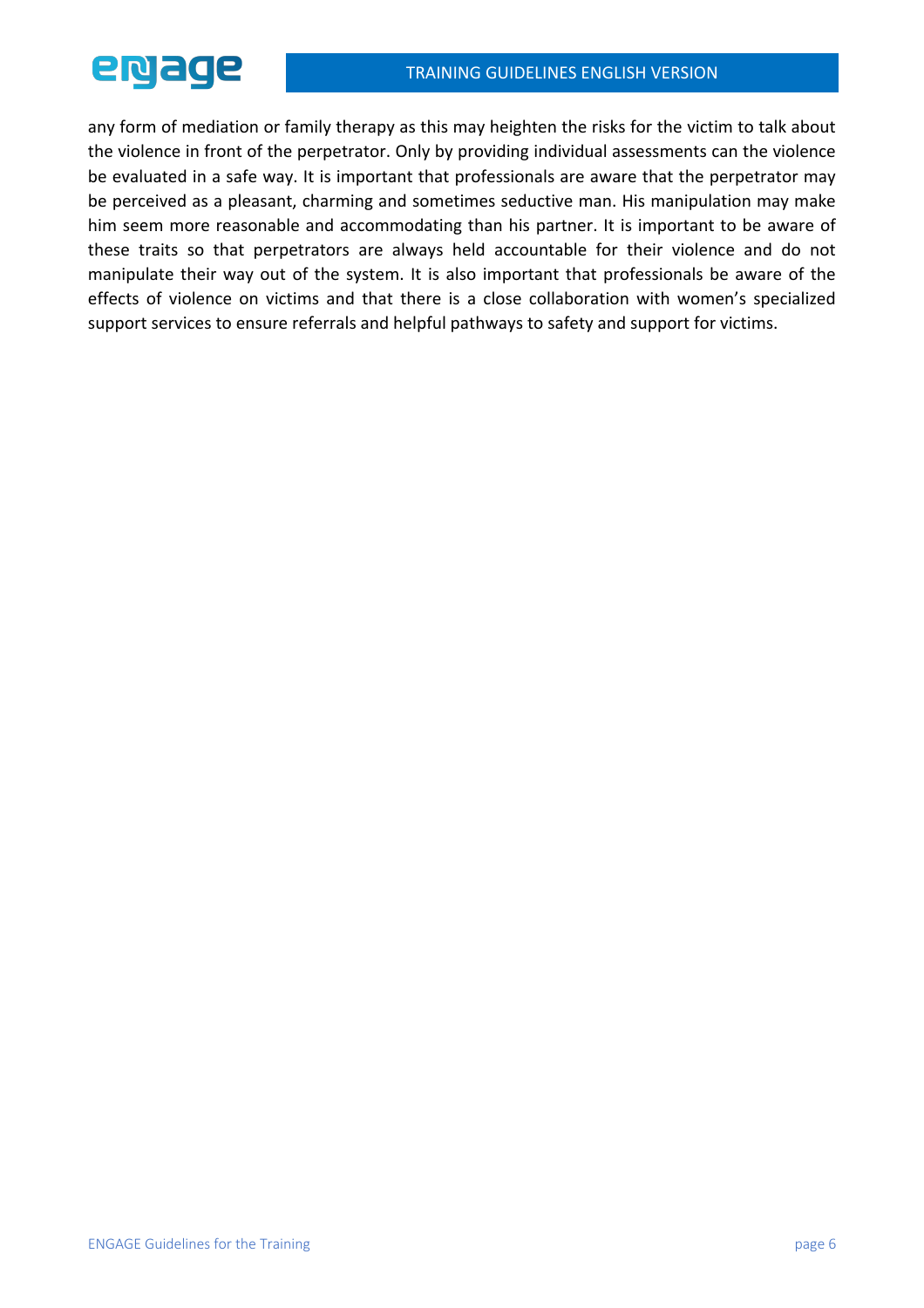

### Beliefs about men who use domestic violence and abuse

Goal: to discuss and learn to recognize common beliefs about men who use domestic violence and abuse, providing correct information to help recognize potential perpetrators.

Methodology: lecture; photos and videos; plenary discussion.

*Risks*: professionals may have structured beliefs about perpetrators and may resist the idea that normal, reasonable and sometimes charming service users could be abusive.

We suggest you start the discussion by choosing the photographs provided (slide 12) that show a very recognizable aggressive image, similar in humans as in the natural world. The goal is to reiterate how often the service user will look very "normal" like the second picture. This is a visual way of introducing the difference between our mental images of what we think a perpetrator looks like and how he really presents. We suggest you use a testimony, that you can find online or that you can have previously recorded, of a man who has been violent with his partner and who is enrolled in a perpetrator program (slide 13). The video should be no more than 5 minutes and give the chance to the service providers to discuss their ideas of what the perpetrator is like, their impressions and their beliefs about change.

Seeing a normal man discuss his violence is an interactive way to invite service providers to reflect and discuss their stereotypes about perpetrators. If possible, in discussing the video you can introduce the ideas normally associated with perpetrators, for example the idea that men can't change, or that violence is caused by alcohol and drugs or that perpetration is always linked to an abusive childhood (slide 14, 15 and 16). It is important to underline that although these can represent risk factors, the pathways to perpetrating violence are multiple and complex, but mostly about perpetrators exerting control over the victim. Another discussion point is the polarized idea around fatherhood linked to domestic violence. Positions are polarized between ideas that violence against the mother does not necessarily mean the preparator is a bad father and, on the other hand, that perpetrators are automatically damaged in all their parenting. It is important to highlight the damage done by the perpetrator's violence against the child's mother and the child, while recognizing that parenting is also one of the areas the men are more likely to be motivated to engage in change.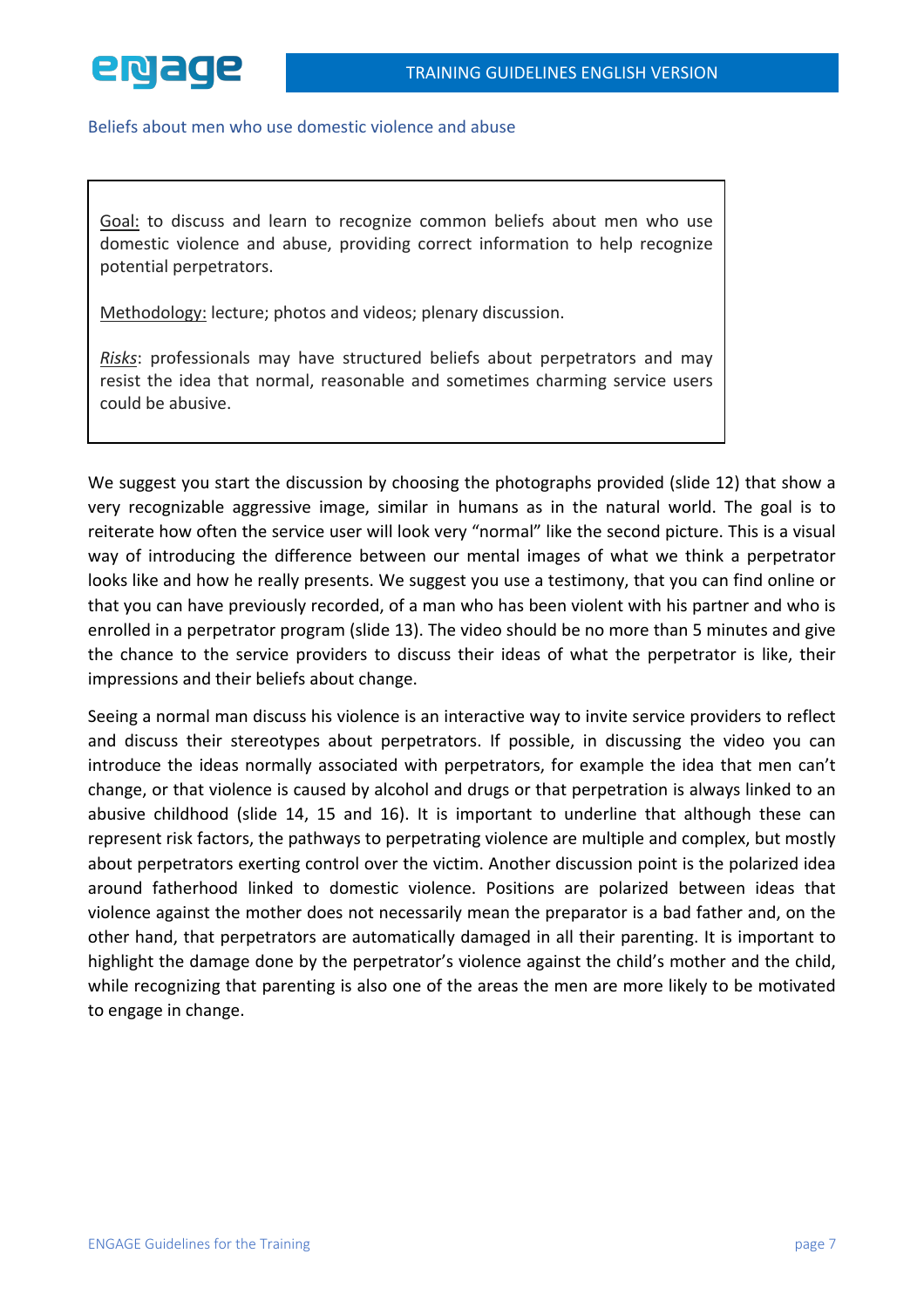

## Step 1: Identifying domestic violence and abuse in men – signs and indicators

Goal: increase ability to identify violence indicators.

Methodology: lecture; exercise on Richard's case; plenary discussion.

Risks: identification of violence indicators based exclusively on stereotypes of violent men; identification of violence indicators based exclusively on physical violence; confusion between violence indicators and those related to other kind of problems (couple conflict).

The first step of the Roadmap consists of the ability to recognize perpetrators through identifying typical signs and indicators of domestic violence and abuse (slide 17).

To introduce the need to correctly identify perpetrators, it's useful to reflect on the fact that potential perpetrators may be present among service users (slide 18). This reflection could be raised with questions such as: *"If violence against women is so widespread, where are the perpetrators? How many of them are already in our various services, in social care or drug addiction or mental health or child protection services?"* It should be stressed that many clients of the front-line professionals could be perpetrators, but without appropriate strategies to identify the problem front line professional will never know. Once the topic is introduced, the various ways in which perpetrators access services will be framed, highlighting that they may ask for help with different presenting problems other than violence or they may be involved in current problematic situations together with their partner and/or children.

In the light of these general reflections, it is important to be able to identify the various signs that indicate the possibility of being in the presence of a perpetrator (slides 18, 19 and 20). Usually, they belong to two categories: narrative modes frequently used by men during interviews and behaviors and attitudes towards the partner and the interviewer**.** For this case, an introductory question can be used: "*What do you think are the typical ways in which a perpetrator behaves*?*"*  After collecting some impressions, it might be helpful to give examples for each case taken from your professional experience.

Once the indicators have been illustrated through examples of real-life situations by the trainer and also with the direct contribution of participants, we will introduce the first exercise aimed at detecting indicators of a perpetrator through the reading and analysis of Richard's case study**.**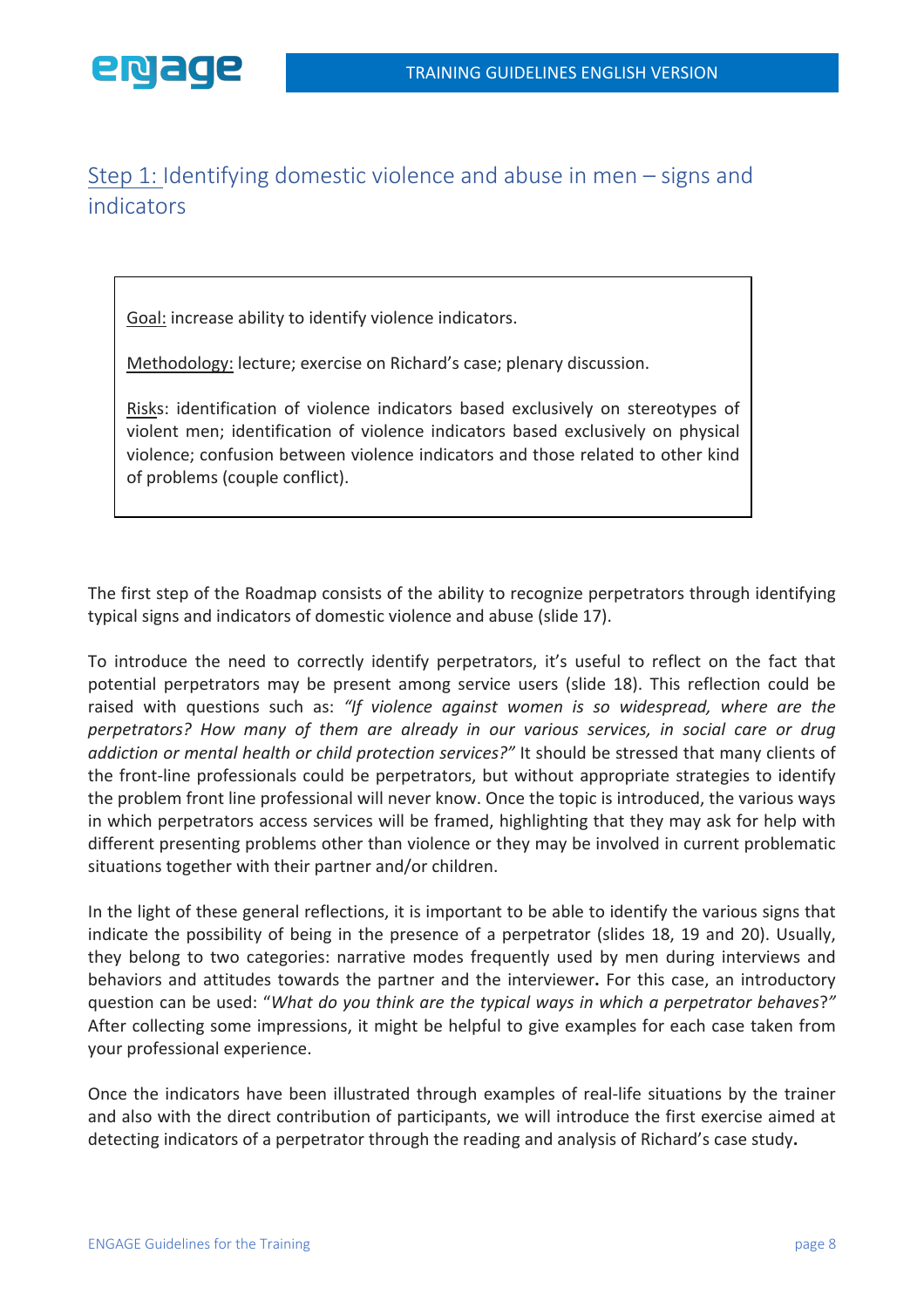### **First exercise - Identification of violence signs and indicators in Richard's case study (Slide 22)**

Richard's case represents a typical situation that describes a man's access to a service. Richard is a man who complains about his life and about his wife's behavior, he doesn't take responsibility for his violence and is complacent with the service provider, asking him to take specific actions.

In this first exercise, we will proceed by handing out a copy of Richard's case to each participant and reading it aloud in the plenary. Subsequently, each participant will be invited to re-read the situation described and to underline on his / her sheet which are, in his/her opinion, the indicators that can point in the direction of showing that Richard's case is a situation of domestic violence. It is important that each participant experiences a moment of personal reflection through this procedure of identifying the indicators that catch his/her attention. Afterwards, in the plenary you will proceed with a re-reading of the case and a comparison of the indicators detected. In this way, each participant can have the opportunity to compare his/her choice with those made by the rest of the group, and to reflect on the reasons that may have led him/her to omit the identification of certain indicators during the case analysis.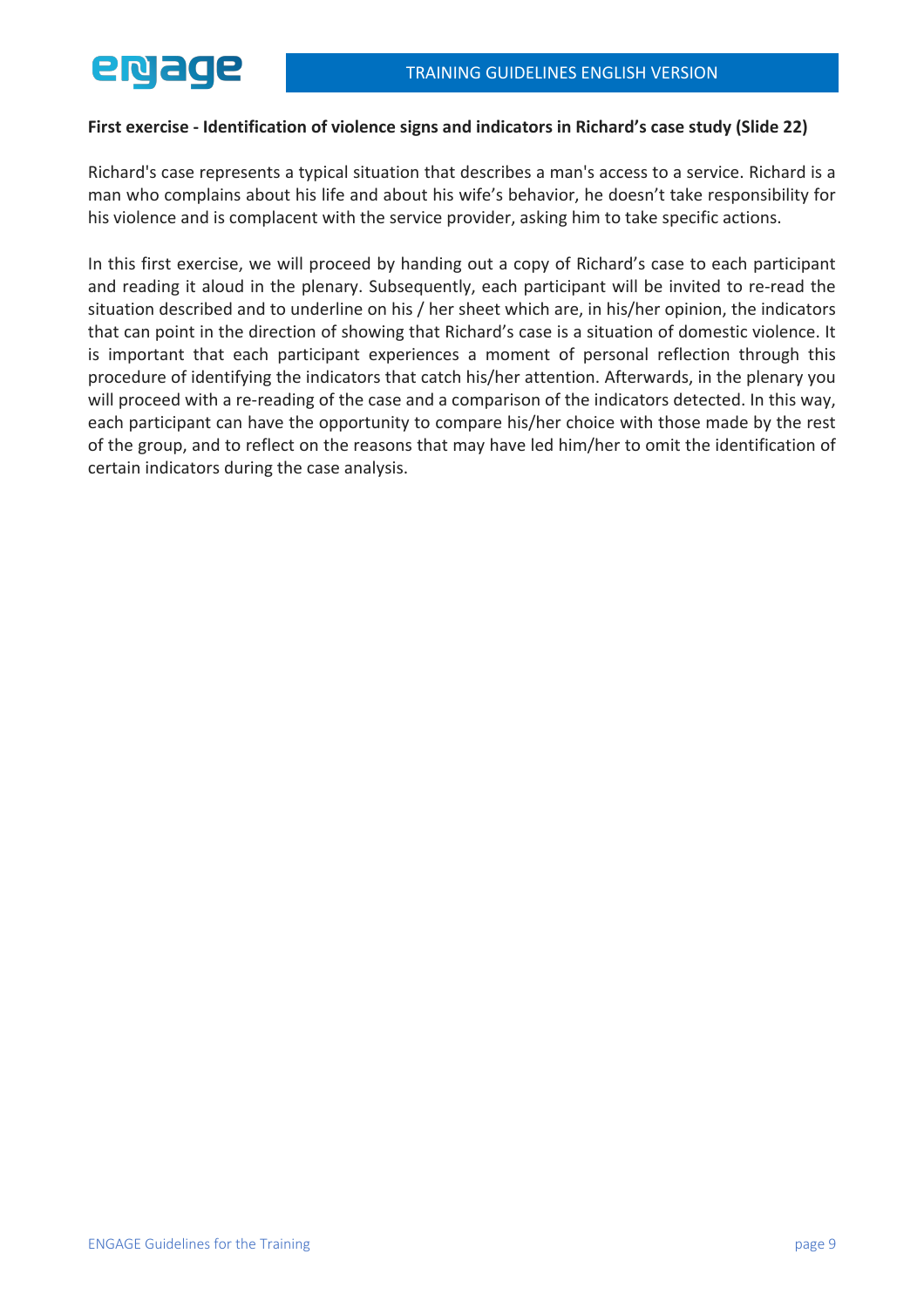# Step 2: Asking men about domestic violence and abuse

Goal: increase the ability to ask about and assess violence

Methodology: lecture; two-way role-play on Richard's case; plenary discussion.

Risks: personal resistances and difficulties to ask questions about violence; difficulties linked to keeping together the need to explore the violence with the obligation of reporting to the authorities.

The second step of the Roadmap (Slide 23) consists of asking male service users about domestic violence through the formulation of questions that progressively investigate its typology and characteristics.

It may be useful to underline that in working with victims and perpetrators, asking about domestic violence is a necessary action to avoid supporting mechanisms of minimization and denial of the violence and abuse (Slide 24). This good practice is also necessary to assess the severity of the violence and the risk indicators that can come out only during an interview that discusses the violence. Participants will be made aware that literature has highlighted how discussing and exploring the violence is a fundamental step to engage the man and motivate him to change, provided this takes place in a context that guarantees confidentiality for the man and at the same time assuring safety for the victim, for example avoiding interviews in the presence of the partner on the nature and frequency of the man's violence. It is useful to explore front-line professional's fears and difficulties in carrying out this kind of interview, which may involve personal issues because they find it hard to directly discuss violent behaviours with their clients or professional issues related to the reporting requirements when they are informed of a crime the man discloses (especially with some front-line professionals, like police).

Once the stage has been set to proceed to the second step, you should highlight that to facilitate a man's assumption of responsibility and recognition of violence, it is advisable to adopt a particular technique of conducting the interview (called *funnel questions*, slides 25 and 26) which starting from general questions on the relationship with the partner, investigates the various forms of violence in an ever more specific way**.** Specific questions can also be asked about the man's ideas related to a given subject (for example: jealousy, use of alcohol, etc.), in order to assess his level of awareness about the problem of violence, the ability to identify with the other's point of view and the ideas about how the problem relates to his use of violence. It can be helpful to point out the existence of numerous check lists and questionnaires that can support professionals during their assessment of violence and help them identify the various forms of violence: physical, psychological, economic, sexual. To gain a better understanding of the specific level of violence, it will also be necessary to investigate the level of risk (Slide 27), highlighting the need to report the situation to competent authorities in the event of a high risk, and, in case of co-presence of domestic violence and abuse with mental health problems, the need to refer the man to specific psychiatric services in order to also evaluate the potential health problem. Finally, in the last part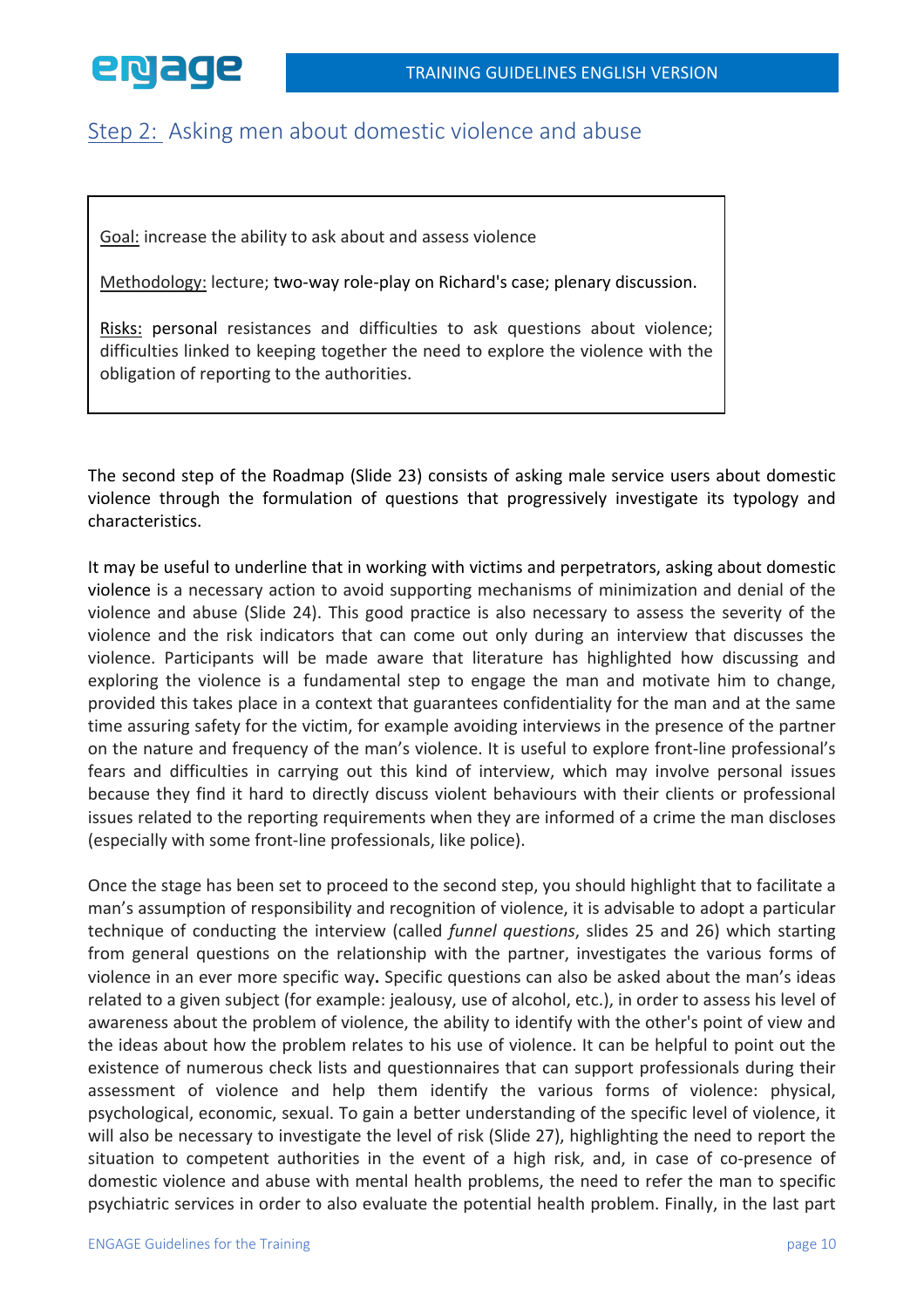

of the theoretical explanation it's important to highlight the need to keep two different aspects together: gathering information on domestic violence and abuse and making it clear that you are not judging the person, but his behaviour (Slide 28). In the description of the second step, it is particularly important to understand that asking is not a simple technique of how to ask a series of questions, but an action aimed at deepening the information, obtained through a curious and respectful attitude; the final aim is not obtaining a "confession" but starting a conversation about his violence and abusive behaviour. Finally, attention is being drawn to the possibility that asking men about DVA might evoke a second story that many times is different and even contradictory to the one told be the victim. Professionals shouldn't try to find out about the truth but help the man reflect on his behaviour and its consequences.

## **Second exercise - Role play on Richard's case (Slide 30)**

In the second exercise, participants are invited to pair up and perform a role play. Participants are asked to try to explore the violence in Richard's case by simulating an interview. At first, one of the couple's participants will interpret the role of the service provider and the other participant will be Richard. It may be appropriate to suggest to the interviewer to start his/her questions from the indicators he previously identified during the first exercise, and then he/she can try to put into practice the funnel technique described and the general indications on how to conduct a good interview focused on violence. After ten minutes of interview, you will ask participants to switch roles, so that each participant can experience both as an interviewer and as an interviewee. In the end of this exercise, in the plenary we will analyze first the feelings experienced as interviewers (exploring in particular the difficulties encountered in carrying out specific questions, naming violence, etc.) and then the feelings experienced in Richard's "shoes" (exploring when they felt engaged or distant to the interviewer, if they felt judged, welcome, etc.).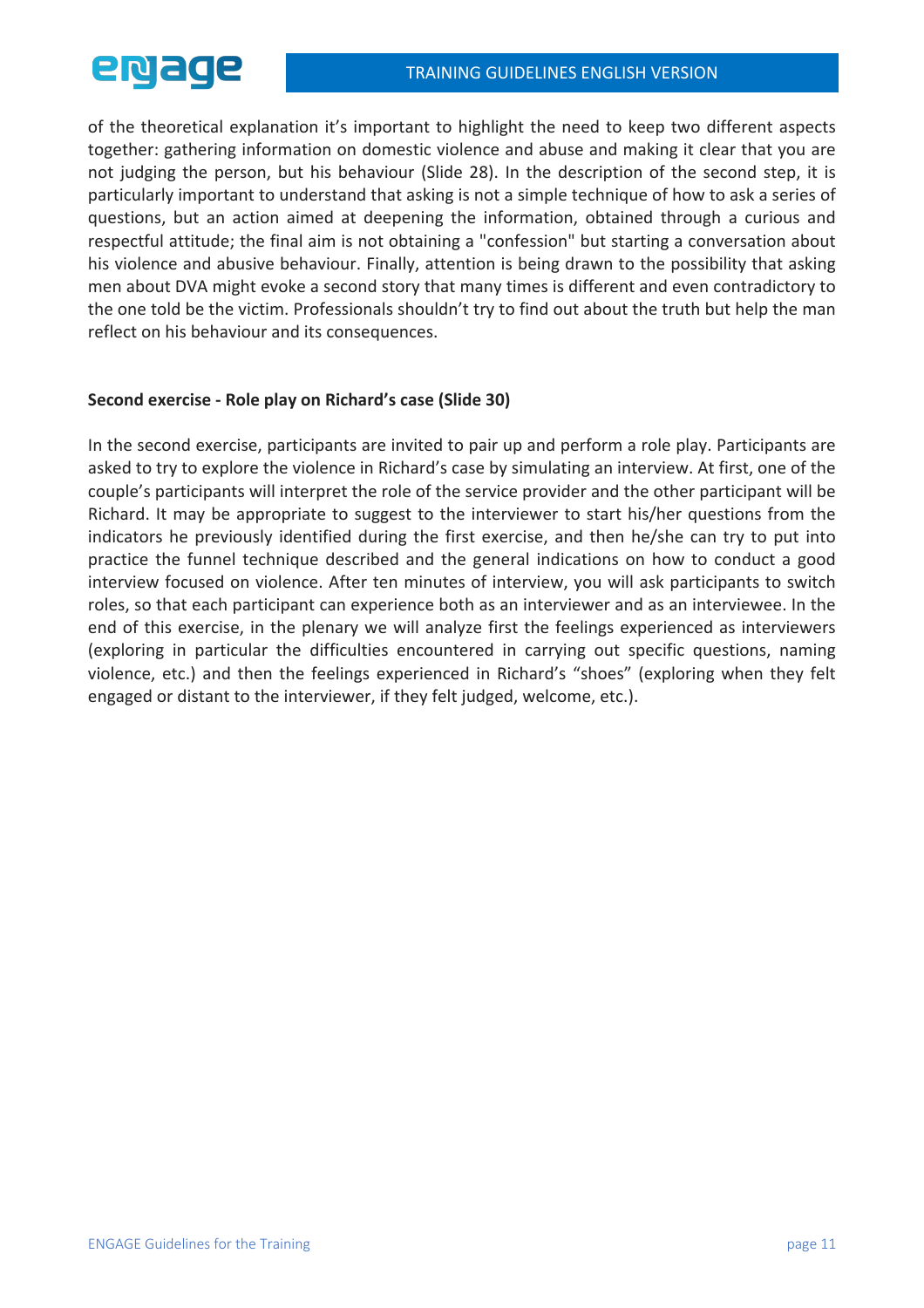

## Step 3: Motivating perpetrators for referral

Goal: increase knowledge of the motivational approach in the work with perpetrators

Methodology: lecture; exercise on Richard's case; plenary discussion.

Risks: adoption of an approach with the perpetrator that colludes with violence; adoption of a judging and confronting approach that is not empathic

The third step (Slide 31) consists of the ability to support a man's motivation to change and help him take responsibility for the violence he committed. Although motivation is identified as a separate step, it should be pointed out that motivational intervention is a continuous process that should be kept in mind in every moment of engaging with perpetrators. In fact, in the initial stages, the level of ambivalence in recognizing the violence is high and the motivation to undertake any action to change is low. For this reason, a good motivational support aimed at identifying "good reasons" for the man to change is a very important step to help start a process that may then lead to a referral to specialist services that can deal directly with the specific problem of violence and abuse.

The motivational approaches (Slides 33 and 33) that best serve this purpose are: the Jenkin's invitational approach (1990, 2006) and the motivational interview (Miller and Rollnick, 1991)**.** The first approach starts from the assumption that change will be more likely if the service provider is able to make "invitations" that lead men to reflect on their own values, that are usually linked to hopes of becoming a better men, father and partner and to learn alternative ways of doing this, that do not include violence. The second approach is an interview methodology applicable to different types of clients depending on which phase of change the person is in. Both approaches are similar because they do not use confronting techniques and they are respectful of the person but are able to address the violence without colluding.

To provide more information, it is useful to mention some motivational strategies to lower men's resistances and to increase their motivations**.** The first strategy is to work on his role as father through questions and observations on how violence can harm children. Experience teaches us that perpetrators may be more empathic about the effects of violence on children and this in turn may increase their motivation and reduce the use of defensive mechanisms. Questions such as: "*How would you feel if your daughter suffered in fifteen years what your wife is suffering with your* 

*violence?" or:* 

*"What would you say to your child if he was in trouble for a problem of violence with his partner?"*.

These kinds of questions help to widen the perspective and see the problem in a different way, relying on man's emotional resources. Another possible motivational input is to make the man feel he is part of a cultural change, underlining the fact that he is part of a movement in which many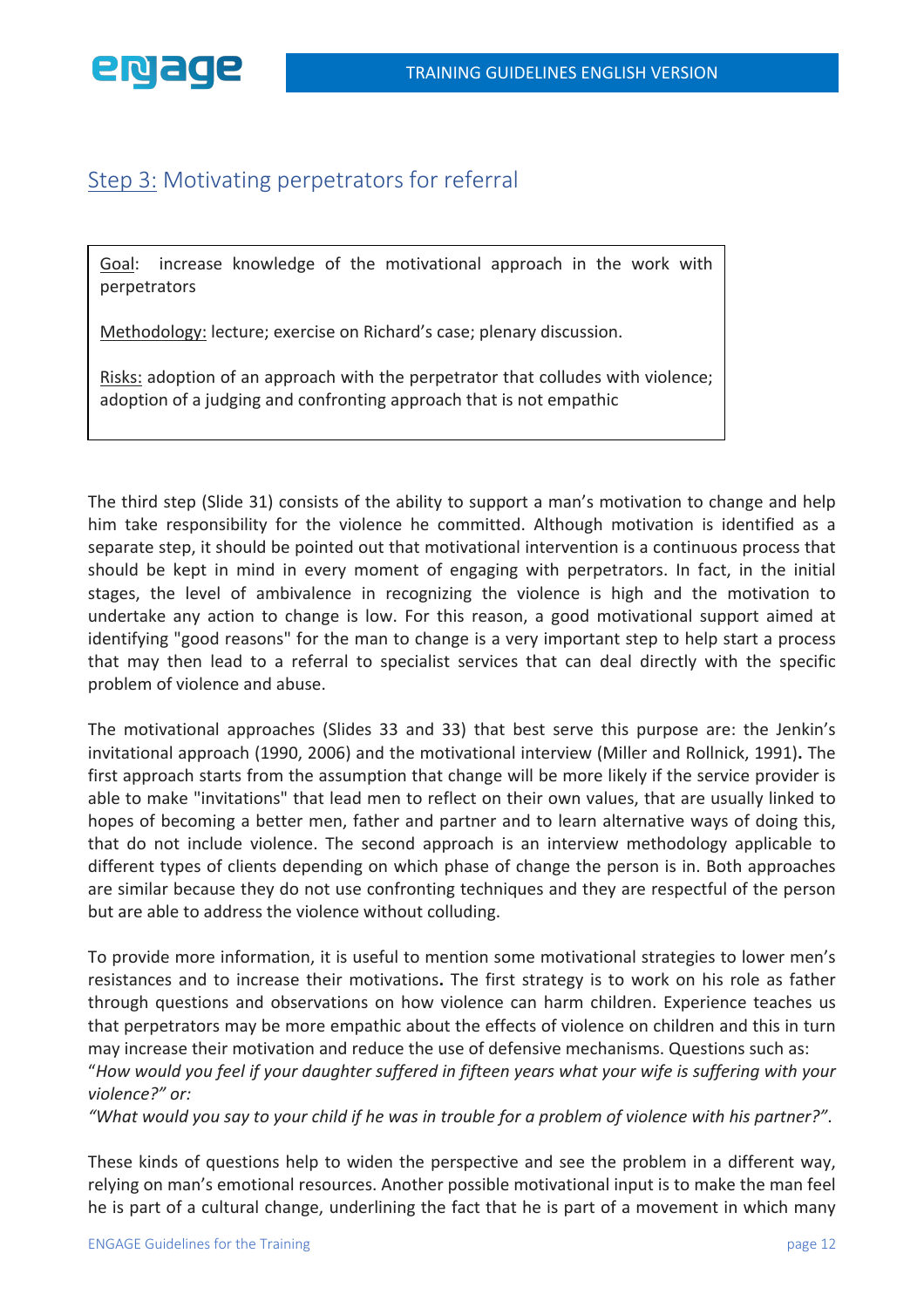

men are attending perpetrator programmes to end their violence and learn alternative strategies. Furthermore, based on the assumption that motivation is also increased by more information we have about the consequences of the problem, it may be appropriate to underline the legal, health and social consequences of violent behaviour. Many men can begin to reflect on the possibility of change based on acquiring new knowledge on violence.

### **Third exercise - Motivating Richard to change (Slide 34)**

In the third exercise each participant has to interact with the trainer who will respond by interpreting Richard's role. The participants have to try to increase Richard's process of taking responsibility using the motivational techniques discussed. Depending on Richard's answer to the first question, the next participant will ask a new question and so on, until each participant has tried doing at least one question. Afterwards, the whole group will discuss what came out during the multi-voice exercise, trying to identify which interventions may have been more helpful and which less to motivate Richard's change.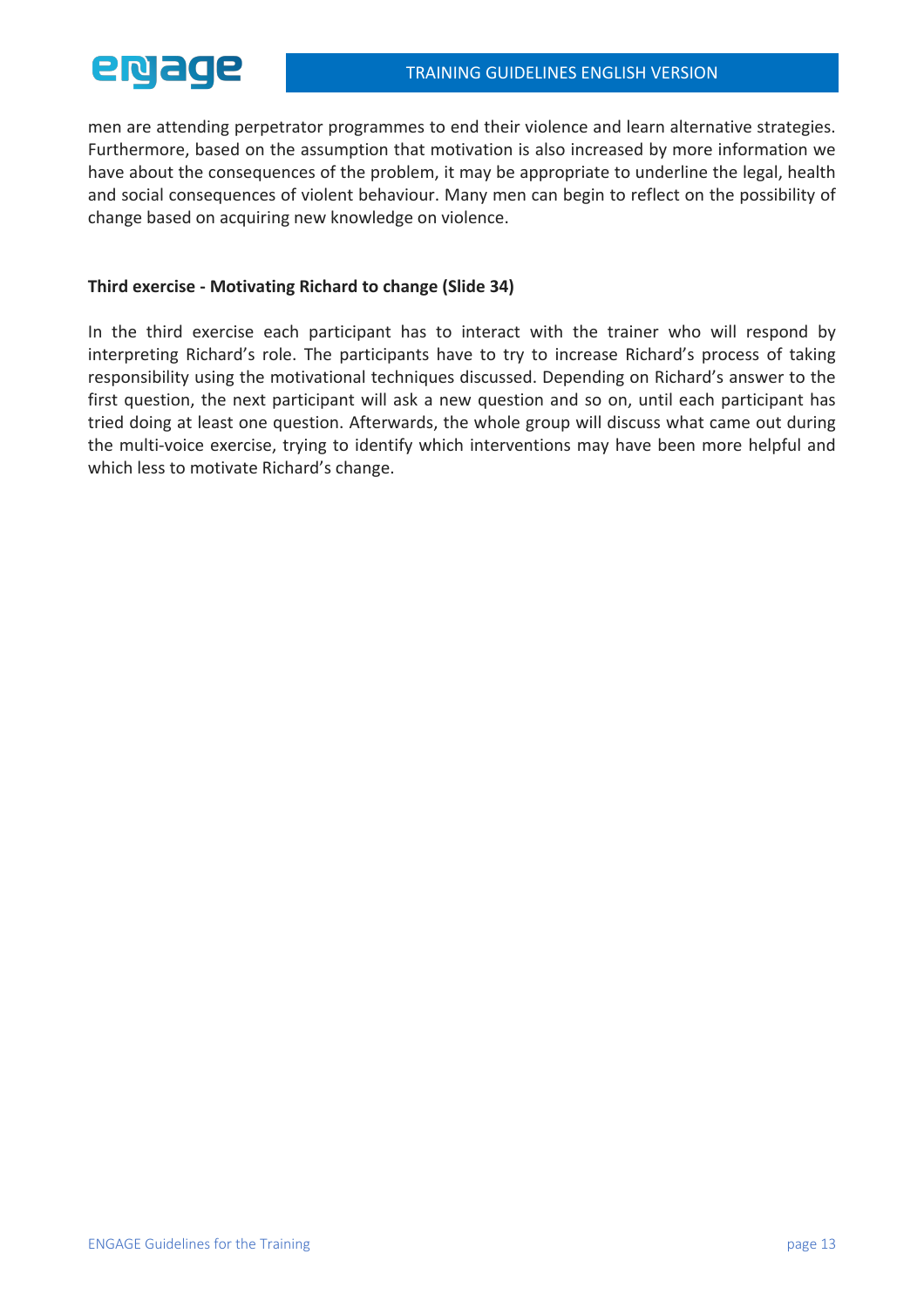

## Fourth step: Referring men to perpetrator programmes, coordinated multi-agency response

## **Step 4**

Goal: to increase the knowledge of referral procedures to perpetrator programmes

Methodology: lecture; exercises on Richard's case (referring role play; building a referral pathway); plenary discussion.

Risks: making wrong referrals (couple counselling, mediation, couple therapy, family therapy); failure to share the steps with men; confronting or alienating the men.

The fourth step (Slide 35) of the Roadmap concerns the procedures that should be adopted to encourage referral of a sufficiently motivated man to participate to a perpetrator programme. It is appropriate to provide some basic indications on the functioning of the perpetrator programme (Slide 36). Most perpetrator programmes provide a first phase of assessment through a limited number of individual sessions that precede the effective treatment, which takes place in a group setting. It should be emphasized again that the work of perpetrator programmes gives priority to the safety and protection of victims. For this reason, most perpetrator programmes provide some form of partner contact and support and risk assessment procedures.

In the next slide specific issues are pointed out on referring men (Slide 37). If no perpetrator programmes are available, it is important to refer men to specifically trained service providers so that they can work on the men's accountability within a victim safety focused approach. However, the referral to a perpetrator programme always represents a very delicate phase, so it is necessary to define:

- with the man the specific steps he should take,
- with the perpetrator programme the information that should be shared, the feedback process and the steps that will be carried out between the front-line professional who is sending the man and the perpetrator programme service provider who will be doing the intake.

The definition of these aspects is very important for establishing a good working alliance with the men. It is important to remember not to refer a man to professionals who use formats in which the man is met with his partner and / or children (as couple counseling, couple or family therapy, mediation) or general anger management courses which are not based on a gender understanding of violence.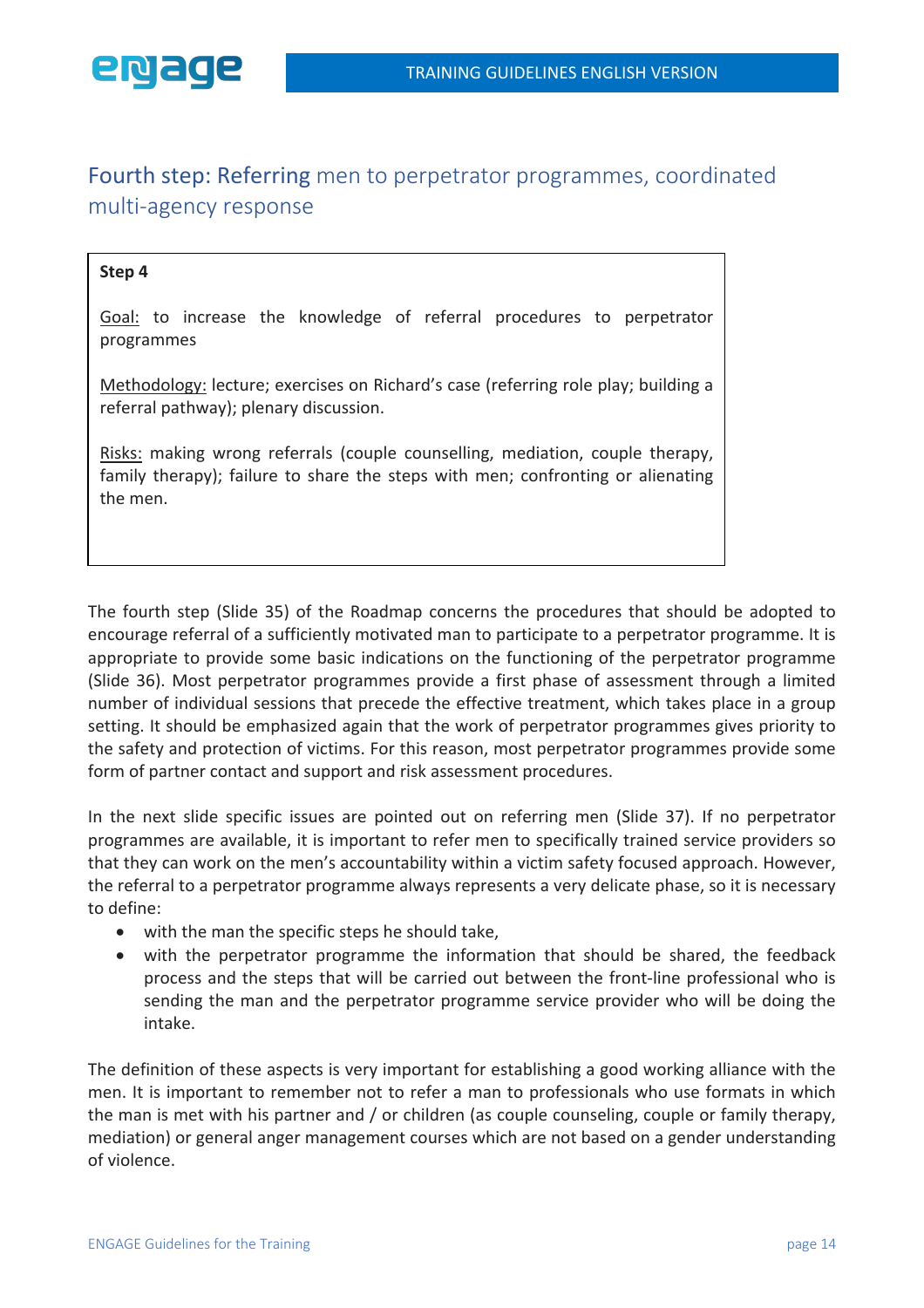## **Fourth Exercise – Referring Richard to a specialized programme (Slide 38)**

In the fourth exercise it is possible to proceed with two possible options.

**Referring role play** - In the first option, participants are asked to pair and perform a role play. One participant will play the front-line professional that should try to give Richard an overall feedback of his situation, and try and refer him to a perpetrator programme with specific procedures. During the role play, the front line professional should pay attention to be specific with the man on aspects such as: the description of the perpetrator programme; useful information on how to contact the programme; explore how he feels about this referral; what kind of information he will share with the perpetrator programme. The second participant will play Richard. After ten minutes, proceed with a role inversion, so that each participant can try out both the interviewer and the interviewee role. Finally, during the plenary session you can discuss how participants felt in both roles and which strategies were most helpful for referral.

**Building a referral pathway** - In the second option, a possible alternative exercise consists in asking the participants to join in sub-groups to draw up a referral pathway for Richard including: the basic information that should be given to Richard of how the perpetrator programme works; a brief description of his situation that will be used to discuss the case with the perpetrator programmes but that should be first shared with the man; a hypothesis of how the connection with the perpetrator programme will work; guidelines about "what is important to say and to do" during a referral. Subsequently, the sub-groups will present what has emerged in the plenary.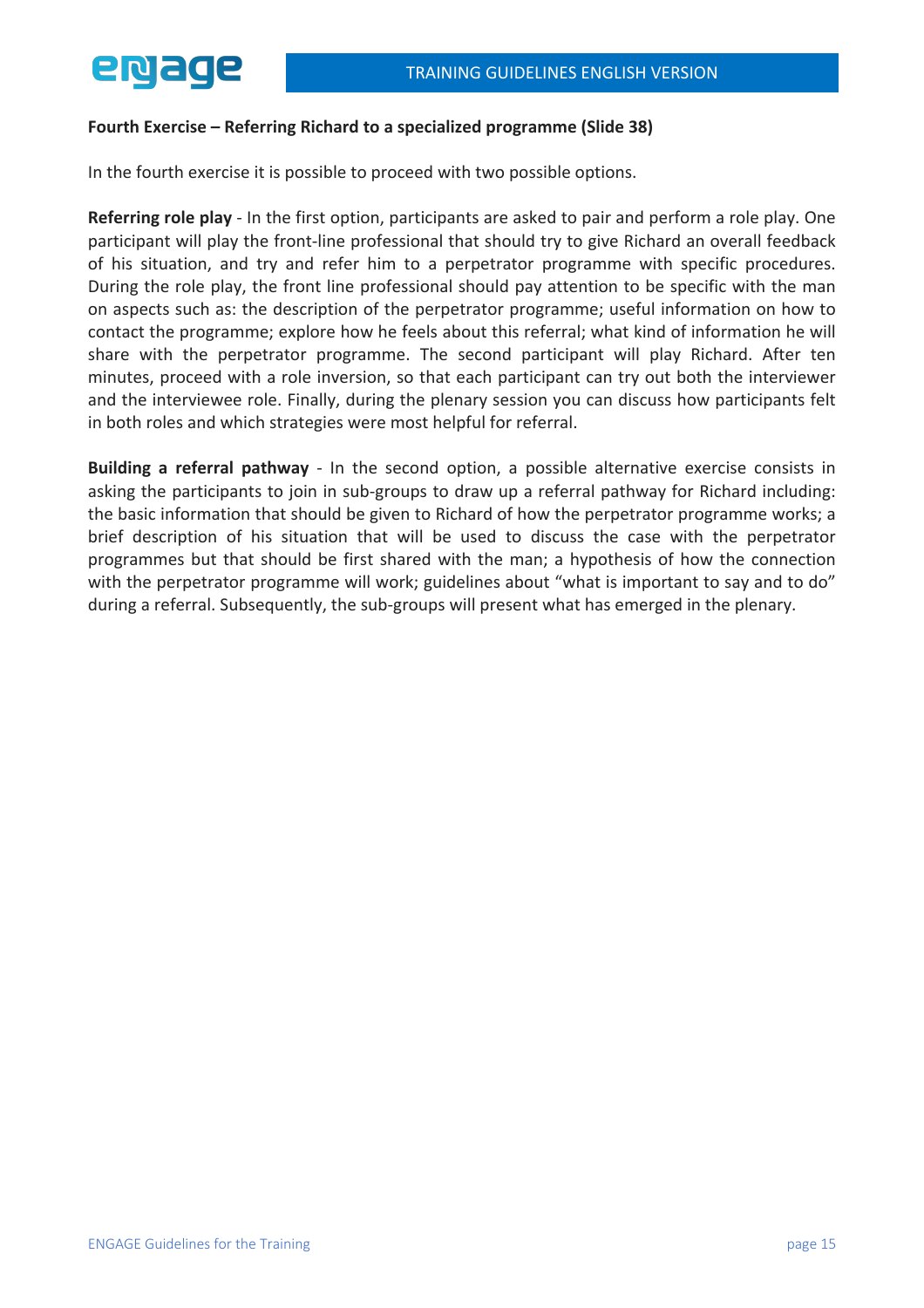# Evaluation and Follow up

As mentioned in the introduction, we suggest, if possible, to plan the training over two sessions, one longer to provide the training (6-8 hours) and a follow up session after about three to six months (2-5 hours).

While in the first training you will be providing the full training (if there is the possibility to have 3 sessions of training you can also divide the training in two 4 hours sessions plus a follow up after 3-6 months) in the follow up sessions you will try to problem shoot, if frontline professionals have tried using the roadmap and have encountered some difficulties or if they have not used it to motivate them to do so. One of the most common stumbling stones is that front line professionals may be engaged at the moment of the training but "forget" the new skills they have learned once they are back in their everyday working environment.

To help them integrate the new skills provided we suggest that you discuss this issue with them in the first training by asking them how they plan to integrate the new information they have acquired and by suggesting tips to form a new habit. For example, you might suggest that they keep the Roadmap somewhere that is visible so that they might be reminded by seeing the tool. Or you could suggest that they use the stand-alone flow chart or funnel questions on their desks for the following 3-6 months to help them focus on this issue.

The follow up sessions will be a helpful tool to discuss the issues again, to refresh what they have learned, to problem shoot if they have had difficulties in applying their new skills. It is always good practice to include some form of evaluation when delivering a training. Included in Annex 1 is an example of an evaluation for the training.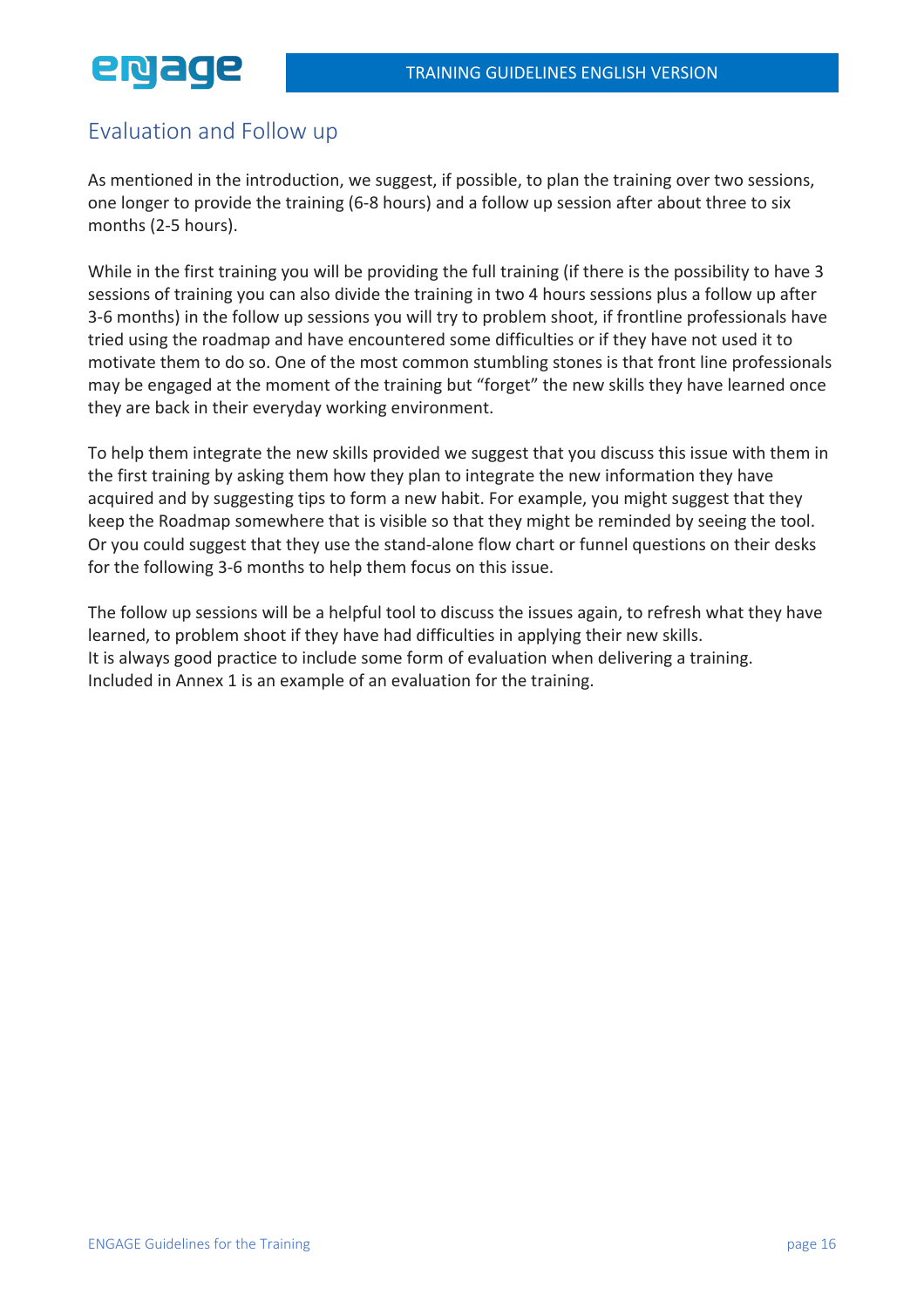

## APPENDIX 1

## ENGAGE Evaluation Questionnaires

adapted from the Provide Intervention Measure (PIM) Survey

### **ENGAGE T1 Questionnaire (at start of training)**

(adapted from the Provide Intervention Measure Survey - PIM)

#### **Introduction**

The ENGAGE project team is asking frontline professionals who will be trained in the ENGAGE Roadmap to complete this survey before and after receiving a training intervention designed to increase the identification and referral of male perpetrators of violence against women to perpetrator programmes. Throughout this survey, the term 'violence' is used. This refers to physical, sexual, psychological/emotional or financial violence that takes place within an intimate or family type relationship.

By completing this questionnaire you enable the project team to assess the effectiveness of the training. The results of the survey will be used anonymously to look at overall differences in practice after training.

#### **1. Consent**

- The survey will only be used anonymously.
- You can choose to stop taking part at any time.
- We will be using the anonymised data to look at whether the training you receive is effective or not. So please feel free to express yourself openly.
- You will not be named in any of the reports or articles which are published.
- Please tick the box below to confirm your consent to taking part in this research.

Q1 I consent to taking part in this research

\_\_Yes  $\bar{\mathsf{N}}$ o

#### **2. General details**

This section asks for general details about you so that we can understand who has received the training intervention across the different services. All information will be treated in confidence and anonymised.

Q2a. Please tell us your age in years:

\_\_\_20-30 years \_\_\_30-40 years \_\_\_40-50 years \_\_\_50+ years

Q2b. Please tell us your gender: Male Female

Q2c. Please tell us your profession

\_\_\_ social worker

\_\_\_ police

- \_\_\_ health care worker
- other (please specify)

Q2d. Have you received previous training about identifying or assisting (potential):

- Victims (No / Yes; If yes, Estimated number of hours of previous training)
- Perpetrators (No / Yes; If yes, Estimated number of hours of previous training)

Q2e. Do you know of any

- victim support services locally ? No Yes
- perpetrator programmes locally? No Yes

Q2f. Do you know of any perpetrator programmes nationally? No \_\_\_ Yes \_\_\_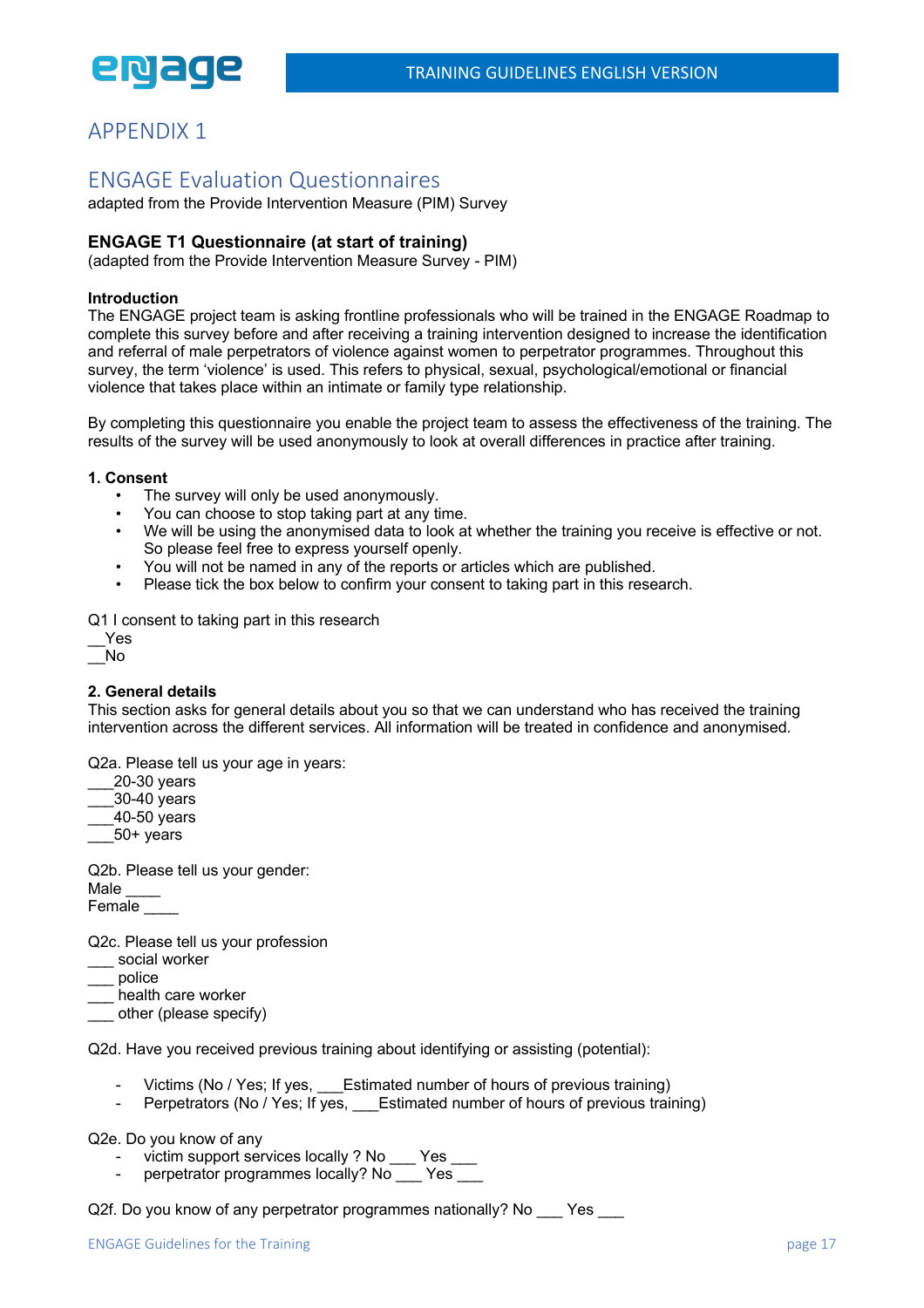

Q2g. Is there a protocol for dealing with (potential) perpetrators at your organisation?

- Yes, and I use it
- Yes, but I do not use it
- $\bullet$  No  $\bullet$
- Unsure
- Other (please specify) \_\_

Q2h. Do you provide posters or brochures about perpetrator programmes in your organisation ?

- Yes, well displayed and accessible
- Yes, but not well displayed or accessible
- No
- Unsure/don't know
- Not applicable to my clients

Q2i How many (potential) perpetrators have you identified in the past 6 months?

Q2j How many (potential) perpetrators have you referred to a perpetrator programme or other specialist support service in the past 6 months?

#### **3. Feeling Prepared**

Please indicate how prepared you feel to perform the following tasks:  $(1 = Not prepared; 2 = Slightly; 3 = Modernatedly; 4 = Fairly well; 5 = Well prepared)$ 

Q3a. Identify signs of domestic violence or abuse in male service users?

Q3b. Ask questions about violent behaviour to male clients or partners/family members of clients?

Q3c. Motivate men to seek help to change their behaviour?

Q3d. Make referrals to perpetrator programmes or other specialised support services? \_\_\_\_\_

#### **Section 4. Knowledge**

Q4a What role do frontline professionals have when interacting with male perpetrators? [ ] Address the issue with them in a respectful and direct way

[ ] Provide specialist services such as long-term counselling to help men stop their violence/abuse

[ ] Make sure women and children victims/survivors receive adequate support and safety planning

[ ] Identify the processes that led to the violent behaviour or to explore non-abusive alternatives

[ ] Work in collaboration with other relevant services within an integrated approach to hold the man accountable for his behaviour

Q4b When interacting with a male perpetrator a frontline professional should…

(check all that apply)

[ ] Affirm that their violent behaviour is a choice and that they can choose to stop

[] Be respectful and empathic but clearly state that violence is unacceptable and that many behaviours are against the law

[] Concentrate on their personal problems and not address the violent behaviour in the relationship

[] Encourage and motivate them to seek help to stop their behaviour

[] Make it clear that there are no excuses for the violence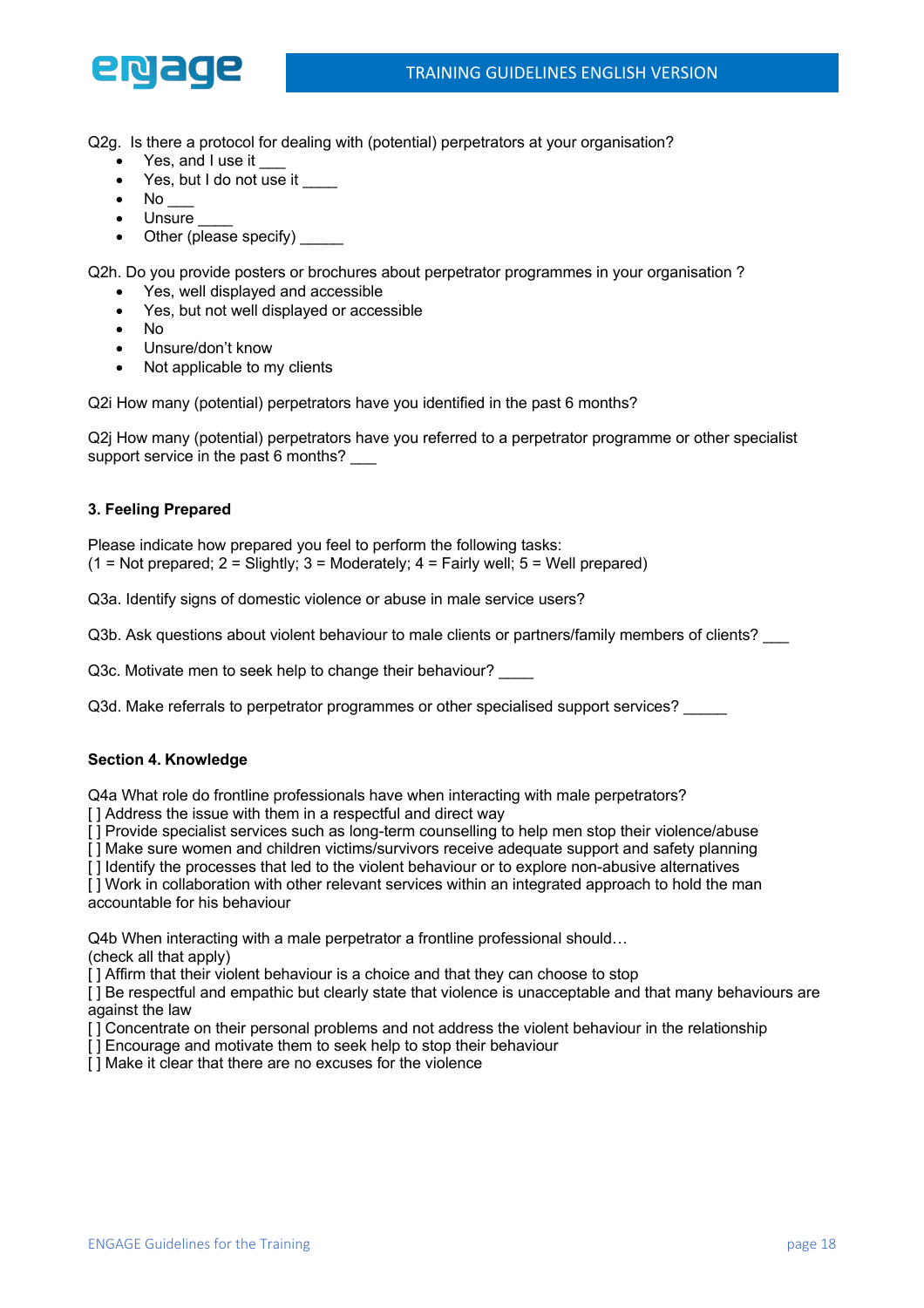



Q4c Which of the following are the most appropriate ways to ask a male client or partner of a client about violence-related problems?

(check all that apply)

[] "Are you a perpetrator of intimate partner violence?"

[] "Have you ever hurt or threatened your partner?"

[ ] "Has your partner ever been afraid of you?"

[ ] "Have you ever hit or hurt your partner?"

Q4d To engage men to take responsibility for his problem of violence or abuse a frontline professional can… (check all that apply)

[] Confront men with their "bad behaviour" and try to persuade them to change

[1] Explore their strengths and vaues and reasons to change

[1] Get men to change because of the fear of the consequences (e.g. separation from partner or children)

[] Use a collaborative, respectful approach to invite men to reflect and change

[] Use shaming techniques to persuade the men to change

Q4e When referring a man to services a frontline professional should…

[] Refer him primarily to couples' counselling or therapy, mediation and family therapy

[ ] Provide the referral source with as much information as possible about the man, his context and his

violence, to ensure that all professionals working with him and his family are aware of the violence

[] Refer him to general psychologists, psychotherapists or counsellors

[] Agree about the mechanism of feedback and coordination with the specialised service you refer the man to while you keep interacting with him

Q4f Which of the following are ways to contribute to victim safety while engaging with a perpetrator? (check all that apply)

[ ] Reporting domestic violence and abuse to the authorities without involving the victim

[ ] Making sure all information provided by a victim remains confidential

 $\overline{1}$  Suggesting couple counselling, therapy or mediation

[ ] Making sure the man is held accountable for his violence and avoid any form of victim blaming

[ ] Making sure the victims receive specialized support that provides risk assessment, empowerment and safety planning

#### **Section 5. Violence**

Q5a > For each of the following statements, please indicate your response on the scale from "Strongly Agree", "Agree", "Disagreee", "Strongly Disagree" and "Don't know"

1. If a male client / partner of client does not disclose his violent behaviour, there is very little a frontline professional can do to help.

2. I ask all male clients or partners of clients about problems with violence in their relationships.

3. I am capable of identifying violence-related problems based on signs from the male perpetrator's communication and behaviour.

4. I do not have sufficient training to assist male clients or partners of clients in addressing situations of violence.

5. I think violence is a deliberate choice made by the perpetrator in order to control and manipulate his partner.

Thank you for providing us with this information to help us improve the training!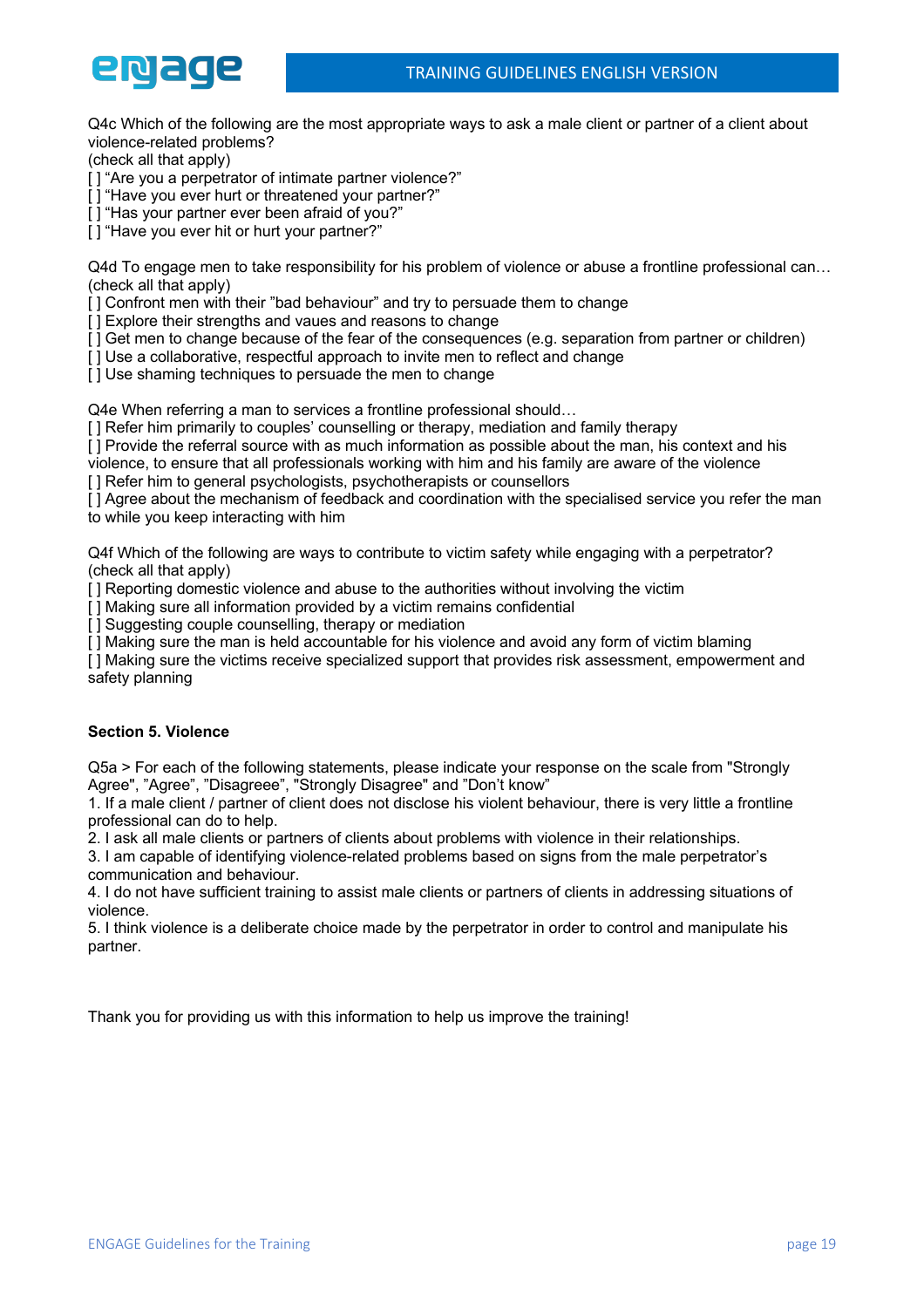

#### **ENGAGE T2 Questionnaire (after a minimum of 4 hours of training)**

You have just taken part in an ENGAGE Training. We would like to know how useful this training was for you.

#### **1. Consent**

- The survey will only be used anonymously.
- You can choose to stop taking part at any time.
- We will be using the anonymised data to look at whether the training you receive is effective or not. So please feel free to express yourself openly
- You will not be named in any of the reports or articles which are published.

Q1 I consent to taking part in this research

\_\_Yes \_\_No

#### **Section 2. Feeling Prepared**

Please indicate how prepared you feel to perform the following tasks:  $(1 = Not prepared; 2 = Slightly; 3 = Moderned; 4 = Fairly well; 5 = Well prepared)$ 

Q2a. Identify signs of domestic violence or abuse in male service users?

Q2b. Ask questions about violent behaviour to male clients or partners/family members of clients? \_\_\_

Q2c. Motivate men to seek help to change their behaviour?

Q2d. Make referrals to perpetrator programmes or other specialised support services?

#### **Section 3. Knowledge**

Q3a What role do frontline professionals have when interacting with male perpetrators?

[ ] Address the issue with them in a respectful and direct way

[] Provide specialist services such as long-term counselling to help men stop their violence/abuse

[ ] Make sure women and children victims/survivors receive adequate support and safety planning

[ ] Identify the processes that led to the violent behaviour or to explore non-abusive alternatives

[] Work in collaboration with other relevant services within an integrated approach to hold the man accountable for his behaviour

Q3b When interacting with a male perpetrator a frontline professional should…

(check all that apply)

[ ] Affirm that their violent behaviour is a choice and that they can choose to stop

[] Be respectful and empathic but clearly state that violence is unacceptable and that many behaviours are against the law

- [] Concentrate on their personal problems and not address the violent behaviour in the relationship
- [] Encourage and motivate them to seek help to stop their behaviour
- [] Make it clear that there are no excuses for the violence

Q3c Which of the following are the most appropriate ways to ask a male client or partner of a client about violence-related problems?

(check all that apply)

[] "Are you a perpetrator of intimate partner violence?"

- [] "Have you ever hurt or threatened your partner?"
- [] "Has your partner ever been afraid of you?"
- [] "Have you ever hit or hurt your partner?"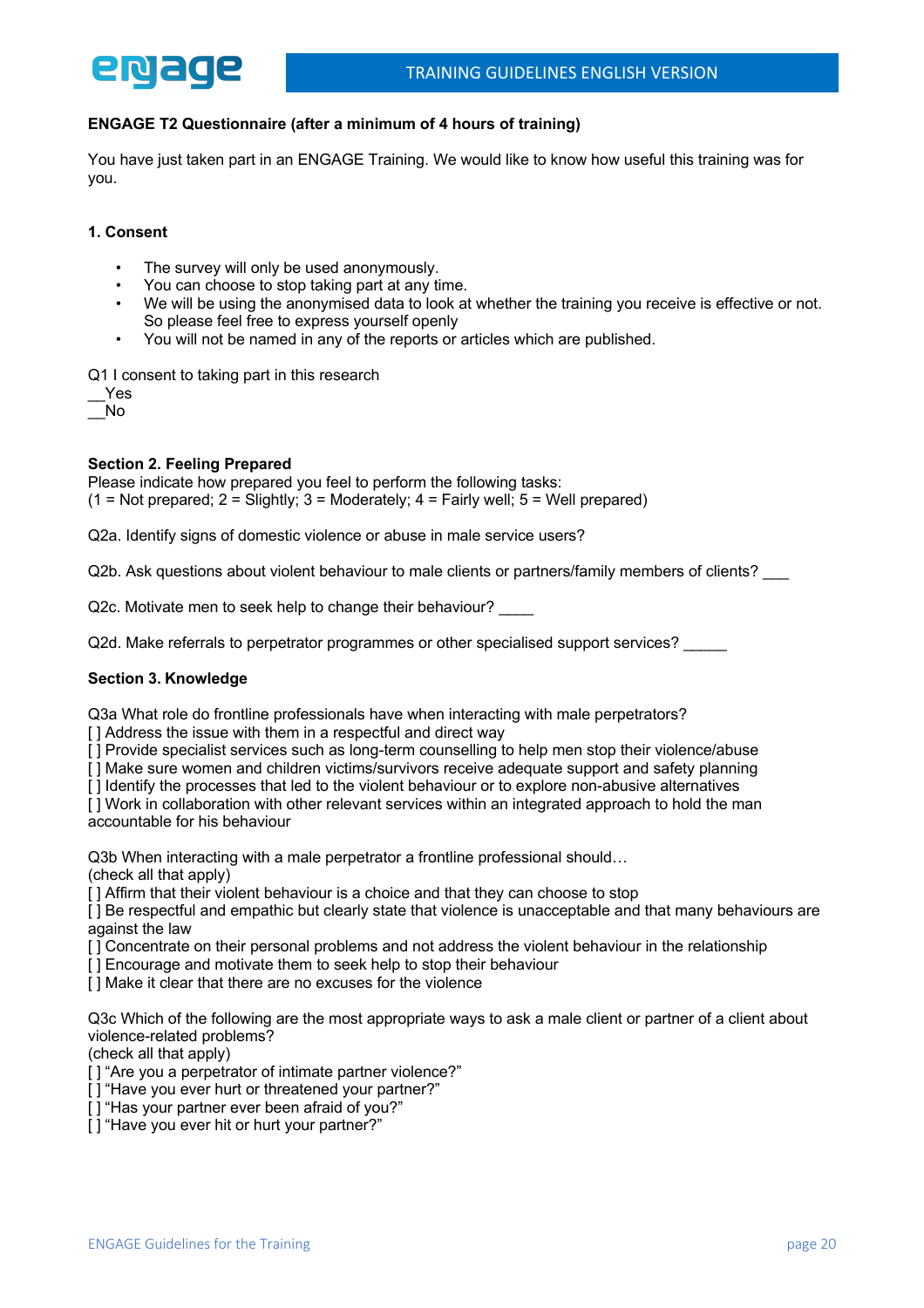

Q3d To engage men to take responsibility for their violent behaviour a frontline professional can… (check all that apply)

[ ] Confront men with their "bad behaviour" and try to persuade them to change

[ ] Explore their strengths and values and reasons to change

[] Get men to change because of the fear of the consequences (e.g. separation from partner or children)

[ ] Use a collaborative, respectful approach to invite men to reflect and change

[ ] Use shaming techniques to persuade the men to change

Q3e When referring a man a frontline professional should (check all that apply)...

[ ] Refer him primarily to couples' counselling or therapy, mediation and family therapy

[] Provide the referral source with as much information as possible about the man, his context and his

violence, to ensure that all professionals working with him and his family are aware of the violence

[1] Refer him to general psychologists, psychotherapists or counsellors

[] Agree about the mechanism of feedback and coordination with the specialised service you refer the man to while you keep interacting with him

[] Refer him to a perpetrator programme

Q3f Which of the following are ways to contribute to victim safety while engaging with a perpetrator? (check all that apply)

[ ] Reporting domestic violence and abuse to the authorities without involving the victim

[] Making sure all information provided by a victim remains confidential

[] Suggesting couple counselling, therapy or mediation

[ ] Making sure the man is held accountable for his violence and avoid any form of victim blaming

[ ] Making sure the victims receive specialized support that provides risk assessment, empowerment and safety planning

#### **Section 4. Violence**

Q4a > For each of the following statements, please indicate your response on the scale from "Strongly Agree", "Agree", "Disagreee", "Strongly Disagree" and "Don't know"

1. If a male client/partner of client does not disclose his violent behaviour, there is very little a frontline professional can do to help.

2. I ask all male clients or partners of clients about problems with violence in their relationships.

3. I am capable of identifying violence-related problems based on signs from the male perpetrator's communication and behaviour.

4. I do not have sufficient training to assist male clients or partners of clients in addressing situations of violence.

5. I think violence is a deliberate choice made by the perpetrator in order to control and manipulate his partner.